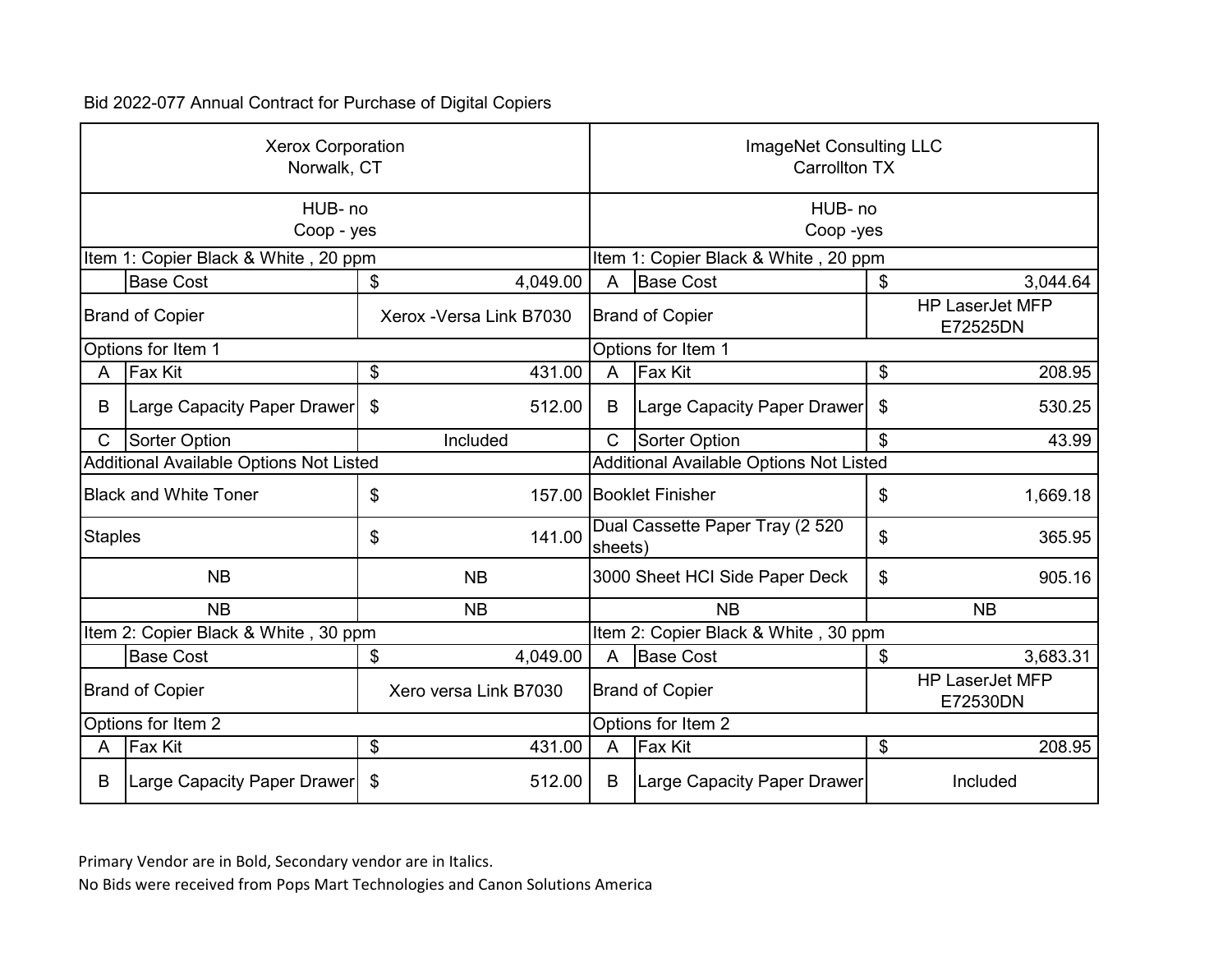|                                         | <b>Xerox Business Solutions Southwest</b><br>Coppell, TX<br>HUB-no |                |                        | Toshiba Business Solutions, a division of Toshiba America<br><b>Business Solutions, Inc.</b><br>Farmers Branch, TX |                        |  |  |  |
|-----------------------------------------|--------------------------------------------------------------------|----------------|------------------------|--------------------------------------------------------------------------------------------------------------------|------------------------|--|--|--|
|                                         | Coop-no                                                            |                | HUB- no<br>Coop-yes    |                                                                                                                    |                        |  |  |  |
|                                         | Item 1: Copier Black & White, 20 ppm                               |                |                        | Item 1: Copier Black & White, 20 ppm                                                                               |                        |  |  |  |
| S                                       | <b>Base Cost</b>                                                   | 2,865.35<br>\$ | P                      | <b>Base Cost</b>                                                                                                   | \$<br>2,190.52         |  |  |  |
| <b>Brand of Copier</b>                  |                                                                    | Xerox B7030S   |                        | <b>Brand of Copier</b>                                                                                             | <b>Toshiba ES2018A</b> |  |  |  |
|                                         | Options for Item 1                                                 |                |                        | <b>Options for Item 1</b>                                                                                          |                        |  |  |  |
| A                                       | <b>Fax Kit</b>                                                     | \$<br>196.67   | A                      | <b>Fax Kit</b>                                                                                                     | \$<br>252.53           |  |  |  |
| $\boldsymbol{B}$                        | <b>Large Capacity Paper</b><br><b>Drawer</b>                       | \$<br>201.14   | B                      | <b>Large Capacity Paper</b><br><b>Drawer</b>                                                                       | \$<br>196.88           |  |  |  |
| $\mathcal{C}$                           | <b>Sorter Option</b>                                               | Included       | $\mathbf c$            | <b>Sorter Option</b>                                                                                               | <b>Included</b>        |  |  |  |
|                                         | Additional Available Options Not Listed                            |                |                        | <b>Additional Available Options Not Listed</b>                                                                     |                        |  |  |  |
|                                         | <b>PostScript Kit</b>                                              | Included       |                        | <b>NB</b>                                                                                                          | <b>NB</b>              |  |  |  |
|                                         | NB                                                                 | NB             |                        | <b>NB</b>                                                                                                          | <b>NB</b>              |  |  |  |
|                                         | NB                                                                 | NB             |                        | <b>NB</b>                                                                                                          | <b>NB</b>              |  |  |  |
|                                         | NB                                                                 | NB             |                        | <b>NB</b>                                                                                                          | <b>NB</b>              |  |  |  |
|                                         | Item 2: Copier Black & White, 30 ppm                               |                |                        | Item 2: Copier Black & White, 30 ppm                                                                               |                        |  |  |  |
| S                                       | <b>Base Cost</b>                                                   | \$<br>3,092.45 | P                      | <b>Base Cost</b>                                                                                                   | \$<br>2,773.21         |  |  |  |
| Xerox B7030H2<br><b>Brand of Copier</b> |                                                                    |                | <b>Brand of Copier</b> | Toshiba ES3018A                                                                                                    |                        |  |  |  |
| Options for Item 2                      |                                                                    |                |                        | <b>Options for Item 2</b>                                                                                          |                        |  |  |  |
| A                                       | Fax Kit                                                            | \$<br>196.67   | A                      | <b>Fax Kit</b>                                                                                                     | \$<br>252.53           |  |  |  |
| B                                       | <b>Large Capacity Paper</b><br><b>Drawer</b>                       | Included       | B                      | <b>Large Capacity Paper</b><br><b>Drawer</b>                                                                       | <b>Included</b>        |  |  |  |

Primary Vendor are in Bold, Secondary vendor are in Italics.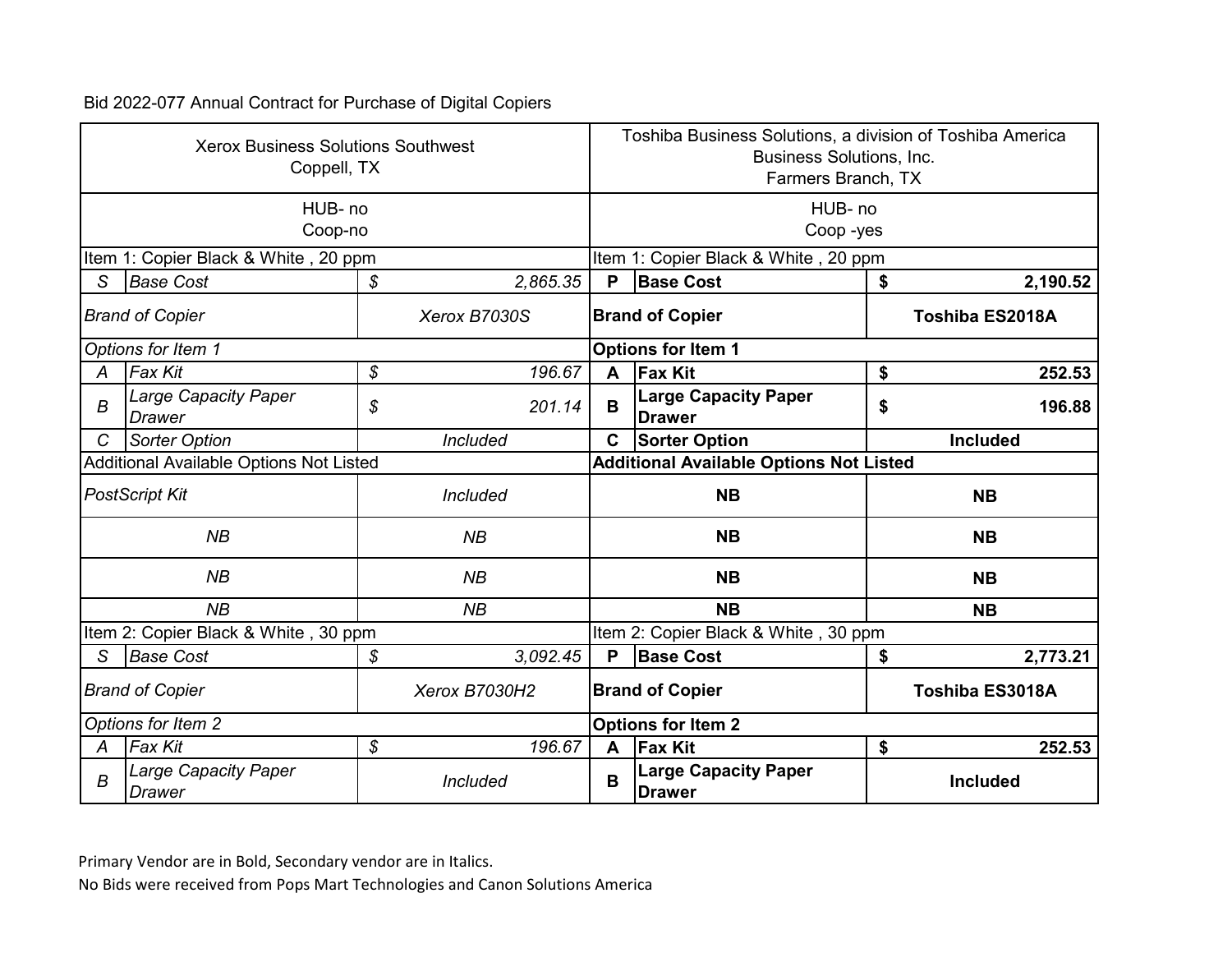|                        | Southwest Office Systems Inc.<br>Euless (Fort Worth) TX |    |                    |                                      | <b>Sharp Business Systems</b><br>Fort Worth, TX |    |                           |  |
|------------------------|---------------------------------------------------------|----|--------------------|--------------------------------------|-------------------------------------------------|----|---------------------------|--|
|                        | HUB-yes<br>Coop - yes                                   |    |                    | HUB-no<br>Coop -y es                 |                                                 |    |                           |  |
|                        | Item 1: Copier Black & White, 20 ppm                    |    |                    | Item 1: Copier Black & White, 20 ppm |                                                 |    |                           |  |
|                        | <b>Base Cost</b>                                        | \$ | 3,537.00           |                                      | <b>Base Cost</b>                                | \$ | 3,779.00                  |  |
|                        | <b>Brand of Copier</b>                                  |    | Sharp<br>MX-,2651  | <b>Brand of Copier</b>               |                                                 |    | Sharp<br><b>MX-M2651S</b> |  |
| Options for Item 1     |                                                         |    |                    | Options for Item 1                   |                                                 |    |                           |  |
| A                      | <b>Fax Kit</b>                                          | \$ | 332.00             | A                                    | <b>Fax Kit</b>                                  | \$ | 456.00                    |  |
| B                      | Large Capacity Paper Drawer                             | \$ | 567.00             | B                                    | Large Capacity Paper Drawer                     | \$ | 418.00                    |  |
| C                      | <b>Sorter Option</b>                                    |    | NB                 | $\mathsf{C}$                         | Sorter Option                                   |    | <b>NB</b>                 |  |
|                        | Additional Available Options Not Listed                 |    |                    |                                      | <b>Additional Available Options Not Listed</b>  |    |                           |  |
|                        | <b>NB</b>                                               |    | <b>NB</b>          | Adobe Post Script PS3-MX-<br>PK133NT |                                                 | \$ | 202.00                    |  |
|                        | <b>NB</b>                                               |    | <b>NB</b>          |                                      | Surge Protector AR-D5133NT1                     | \$ | 109.00                    |  |
|                        | <b>NB</b>                                               |    | <b>NB</b>          |                                      | Center Exit Tray MX-YU16                        | \$ | 40.00                     |  |
|                        | <b>NB</b>                                               |    | <b>NB</b>          |                                      | Rt. Side exit tray MX-TUR19U                    | \$ | 74.00                     |  |
|                        | Item 2: Copier Black & White, 30 ppm                    |    |                    |                                      | Item 2: Copier Black & White, 30 ppm            |    |                           |  |
|                        | <b>Base Cost</b>                                        | \$ | 3,699.00           |                                      | <b>Base Cost</b>                                | \$ | 4,295.00                  |  |
| <b>Brand of Copier</b> |                                                         |    | Sharp<br>MM3051    |                                      | <b>Brand of Copier</b>                          |    | Sharp<br><b>MX-M3051S</b> |  |
| Options for Item 2     |                                                         |    | Options for Item 2 |                                      |                                                 |    |                           |  |
| A                      | <b>Fax Kit</b>                                          | \$ | 332.00             | $\overline{A}$                       | <b>Fax Kit</b>                                  | \$ | 456.00                    |  |
| B                      | Large Capacity Paper Drawer                             | \$ | 567.00             | B                                    | Large Capacity Paper Drawer                     | \$ | 654.00                    |  |

Primary Vendor are in Bold, Secondary vendor are in Italics.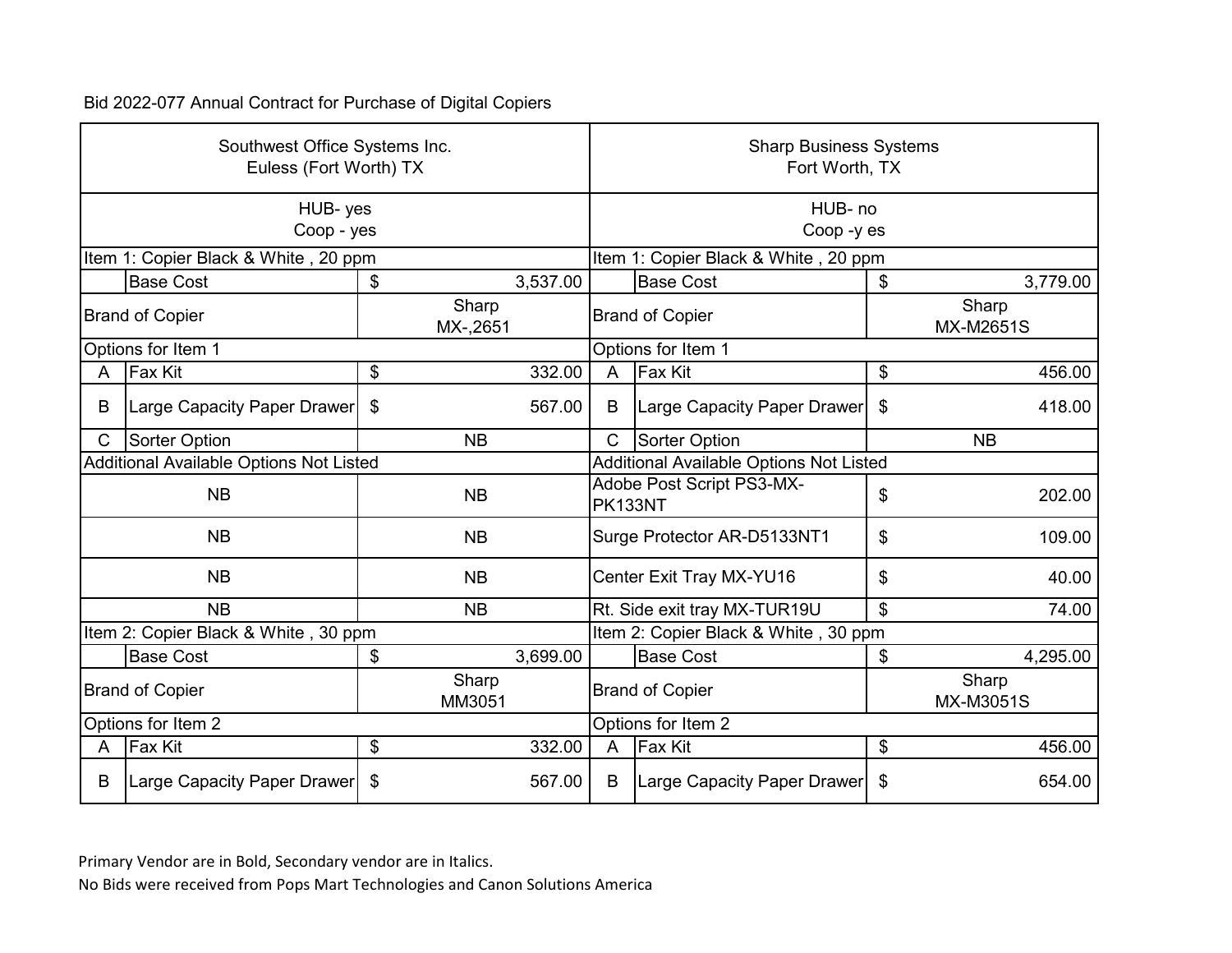|                              | <b>Xerox Corporation</b><br>Norwalk, CT |           |                      | ImageNet Consulting LLC<br><b>Carrollton TX</b> |                                                |           |                                    |  |
|------------------------------|-----------------------------------------|-----------|----------------------|-------------------------------------------------|------------------------------------------------|-----------|------------------------------------|--|
|                              | HUB-no<br>Coop - yes                    |           |                      | HUB- no<br>Coop-yes                             |                                                |           |                                    |  |
|                              | Item 2: Copier Black & White, 30 ppm    |           |                      |                                                 | Item 2: Copier Black & White, 30 ppm           |           |                                    |  |
|                              | Additional Available Options Not Listed |           |                      |                                                 | <b>Additional Available Options Not Listed</b> |           |                                    |  |
| <b>Black and White Toner</b> |                                         | \$        |                      |                                                 | 157.00 Booklet Finisher                        | \$        | 1,669.18                           |  |
| <b>Staples</b>               |                                         | \$        | 141.00               | Dual Cassette Paper Tray (2 520<br>sheets)      |                                                | \$        | 365.95                             |  |
| <b>NB</b>                    |                                         |           | <b>NB</b>            | 3000 Sheet HCI Side Paper Deck                  |                                                | \$        | 905.16                             |  |
| <b>NB</b>                    |                                         | <b>NB</b> |                      | <b>NB</b>                                       |                                                | <b>NB</b> |                                    |  |
|                              | Item 3: Copier Black & White 40 ppm     |           |                      |                                                 | Item 3: Copier Black & White 40 ppm            |           |                                    |  |
|                              | <b>Base Cost</b>                        | \$        | 5,132.00             | $\overline{A}$                                  | <b>Base Cost</b>                               | \$        | 4,183.16                           |  |
|                              | <b>Brand of Copier</b>                  |           | Xerox AltaLink B8145 |                                                 | <b>Brand of Copier</b>                         |           | <b>HP LaserJet MFP</b><br>E82540DN |  |
|                              | Options for Item 3                      |           |                      | Options for Item 3                              |                                                |           |                                    |  |
| A                            | <b>Fax Kit</b>                          | \$        | 383.00               | $\overline{A}$                                  | <b>Fax Kit</b>                                 | \$        | 208.95                             |  |
| B                            | Large Capacity Paper Drawer             | \$        | 636.00               | B                                               | <b>Large Capacity Paper Drawer</b>             |           | Included                           |  |
|                              | Additional Available Options Not Listed |           |                      |                                                 | Additional Available Options Not Listed        |           |                                    |  |
|                              | <b>Black and White Toner</b>            | \$        |                      |                                                 | 103.00 Booklet Finisher                        | \$        | 1,669.18                           |  |
| <b>Staples</b>               |                                         | \$        | 170.00               | Dual Cassette Paper Tray (2 520<br>sheets)      |                                                | \$        | 365.95                             |  |
| <b>NB</b>                    |                                         |           | <b>NB</b>            | 3000 Sheet HCI Side Paper Deck                  |                                                | \$        | 905.16                             |  |
|                              | <b>NB</b>                               |           | <b>NB</b>            |                                                 | <b>NB</b>                                      |           | <b>NB</b>                          |  |

Primary Vendor are in Bold, Secondary vendor are in Italics.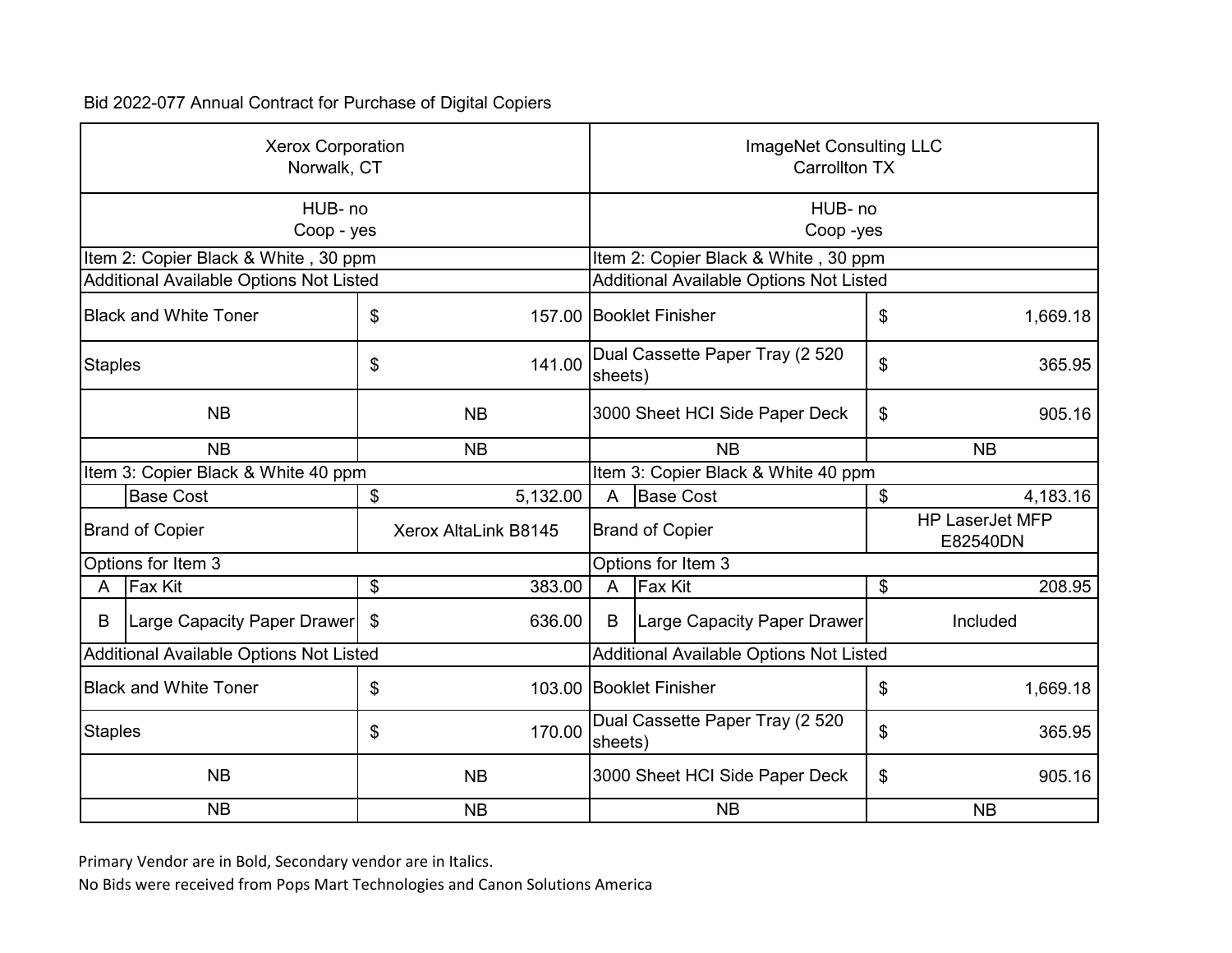|                        | <b>Xerox Business Solutions Southwest</b><br>Coppell, TX |                 | Toshiba Business Solutions, a division of Toshiba America<br><b>Business Solutions, Inc.</b><br>Farmers Branch, TX |                                                |                        |  |  |
|------------------------|----------------------------------------------------------|-----------------|--------------------------------------------------------------------------------------------------------------------|------------------------------------------------|------------------------|--|--|
|                        | HUB-no<br>Coop-no                                        |                 | HUB-no<br>Coop-yes                                                                                                 |                                                |                        |  |  |
|                        | Item 2: Copier Black & White, 30 ppm                     |                 |                                                                                                                    | Item 2: Copier Black & White, 30 ppm           |                        |  |  |
|                        | Additional Available Options Not Listed                  |                 |                                                                                                                    | <b>Additional Available Options Not Listed</b> |                        |  |  |
| <b>PostScript Kit</b>  |                                                          | <b>Included</b> |                                                                                                                    | <b>NB</b>                                      | <b>NB</b>              |  |  |
|                        | NB                                                       | NB              |                                                                                                                    | <b>NB</b>                                      | <b>NB</b>              |  |  |
|                        | NB                                                       | NB              | <b>NB</b>                                                                                                          |                                                | <b>NB</b>              |  |  |
|                        | NB                                                       | NB              |                                                                                                                    | <b>NB</b>                                      | <b>NB</b>              |  |  |
|                        | Item 3: Copier Black & White 40 ppm                      |                 |                                                                                                                    | Item 3: Copier Black & White 40 ppm            |                        |  |  |
|                        | <b>Base Cost</b>                                         | \$<br>5,241.45  | P                                                                                                                  | <b>Base Cost</b>                               | \$<br>2,971.32         |  |  |
|                        | <b>Brand of Copier</b>                                   | Xerox B8155     | <b>Brand of Copier</b>                                                                                             |                                                | <b>Toshiba ES4518A</b> |  |  |
|                        | Options for Item 3                                       |                 | <b>Options for Item 3</b>                                                                                          |                                                |                        |  |  |
| A                      | <b>Fax Kit</b>                                           | \$<br>120.00    | $\mathbf{A}$                                                                                                       | <b>Fax Kit</b>                                 | 252.53<br>\$           |  |  |
| B                      | Large Capacity Paper Drawer                              | included        | B                                                                                                                  | <b>Large Capacity Paper</b><br><b>Drawer</b>   | <b>Included</b>        |  |  |
|                        | Additional Available Options Not Listed                  |                 |                                                                                                                    | <b>Additional Available Options Not Listed</b> |                        |  |  |
|                        | <b>NB</b>                                                | <b>NB</b>       |                                                                                                                    | <b>NB</b>                                      | <b>NB</b>              |  |  |
| <b>NB</b><br><b>NB</b> |                                                          |                 |                                                                                                                    | <b>NB</b>                                      | <b>NB</b>              |  |  |
|                        | <b>NB</b>                                                | <b>NB</b>       | <b>NB</b>                                                                                                          |                                                | <b>NB</b>              |  |  |
|                        | <b>NB</b>                                                | <b>NB</b>       |                                                                                                                    | <b>NB</b><br><b>NB</b>                         |                        |  |  |

Primary Vendor are in Bold, Secondary vendor are in Italics.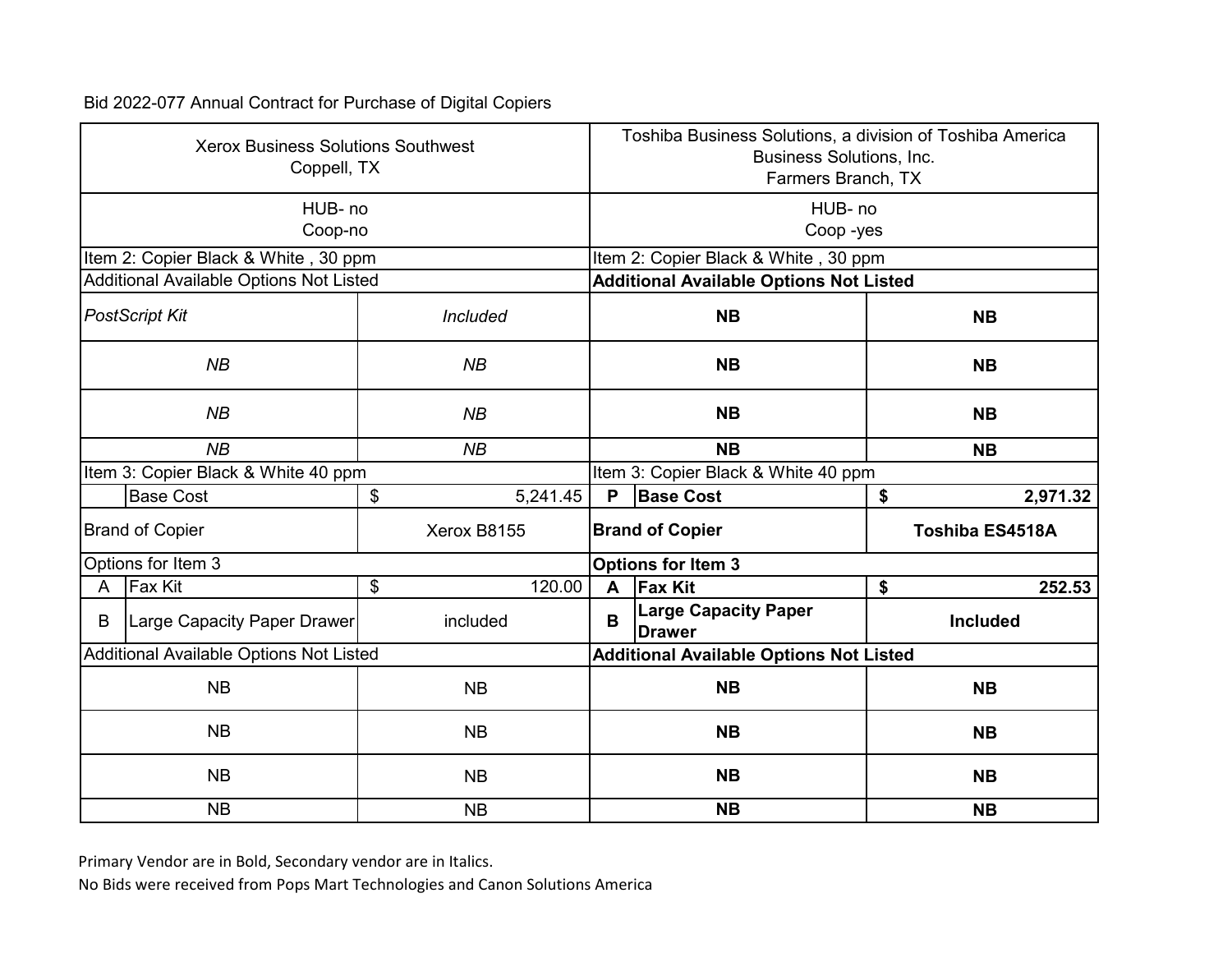|                | Southwest Office Systems Inc.<br>Euless (Fort Worth) TX |                   |                                         | <b>Sharp Business Systems</b><br>Fort Worth, TX |        |                   |  |
|----------------|---------------------------------------------------------|-------------------|-----------------------------------------|-------------------------------------------------|--------|-------------------|--|
|                | HUB-yes<br>Coop - yes                                   |                   | HUB-no<br>Coop -y es                    |                                                 |        |                   |  |
|                | Item 2: Copier Black & White, 30 ppm                    |                   |                                         | Item 2: Copier Black & White, 30 ppm            |        |                   |  |
|                | Additional Available Options Not Listed                 |                   | Additional Available Options Not Listed |                                                 |        |                   |  |
| <b>NB</b>      |                                                         | <b>NB</b>         | PK133NT                                 | Adobe Post Script PS3-MX-                       | \$     | 202.00            |  |
| <b>NB</b>      |                                                         | <b>NB</b>         |                                         | Surge Protector AR-D5133NT1                     | \$     | 109.00            |  |
| <b>NB</b>      |                                                         | <b>NB</b>         |                                         | Center Exit Tray MX-YU16                        |        | 40.00             |  |
|                | <b>NB</b><br><b>NB</b>                                  |                   |                                         | Rt. Side exit tray MX-TUR19U                    | \$     | 74.00             |  |
|                | Item 3: Copier Black & White 40 ppm                     |                   | Item 3: Copier Black & White 40 ppm     |                                                 |        |                   |  |
| S              | <b>Base Cost</b>                                        | \$<br>4,141.00    |                                         | <b>Base Cost</b>                                | \$     | 5,285.00          |  |
|                | <b>Brand of Copier</b>                                  | Sharp<br>MX-M4051 | <b>Brand of Copier</b>                  |                                                 |        | Sharp<br>MX-4051S |  |
|                | Options for Item 3                                      |                   | Options for Item 3                      |                                                 |        |                   |  |
| A              | <b>Fax Kit</b>                                          | \$<br>332.00      | $\overline{A}$                          | <b>Fax Kit</b>                                  | \$     | 456.00            |  |
| $\overline{B}$ | <b>Large Capacity Paper</b><br><b>Drawer</b>            | \$<br>567.00      | B                                       | Large Capacity Paper Drawer                     | \$     | 645.00            |  |
|                | <b>Additional Available Options Not Listed</b>          |                   |                                         | Additional Available Options Not Listed         |        |                   |  |
|                | NB<br>NB                                                |                   | PK133NT                                 | Adobe Post Script PS3-MX-                       | \$     | 202.00            |  |
| NB<br>NB       |                                                         |                   | Surge Protector AR-D5133NT1             |                                                 | 109.00 |                   |  |
| NB<br>NB       |                                                         |                   |                                         | Center Exit Tray MX-YU16                        |        | 40.00             |  |
|                | NB                                                      | NB                |                                         | Rt. Side exit tray MX-TUR19U                    | \$     | 74.00             |  |

Primary Vendor are in Bold, Secondary vendor are in Italics.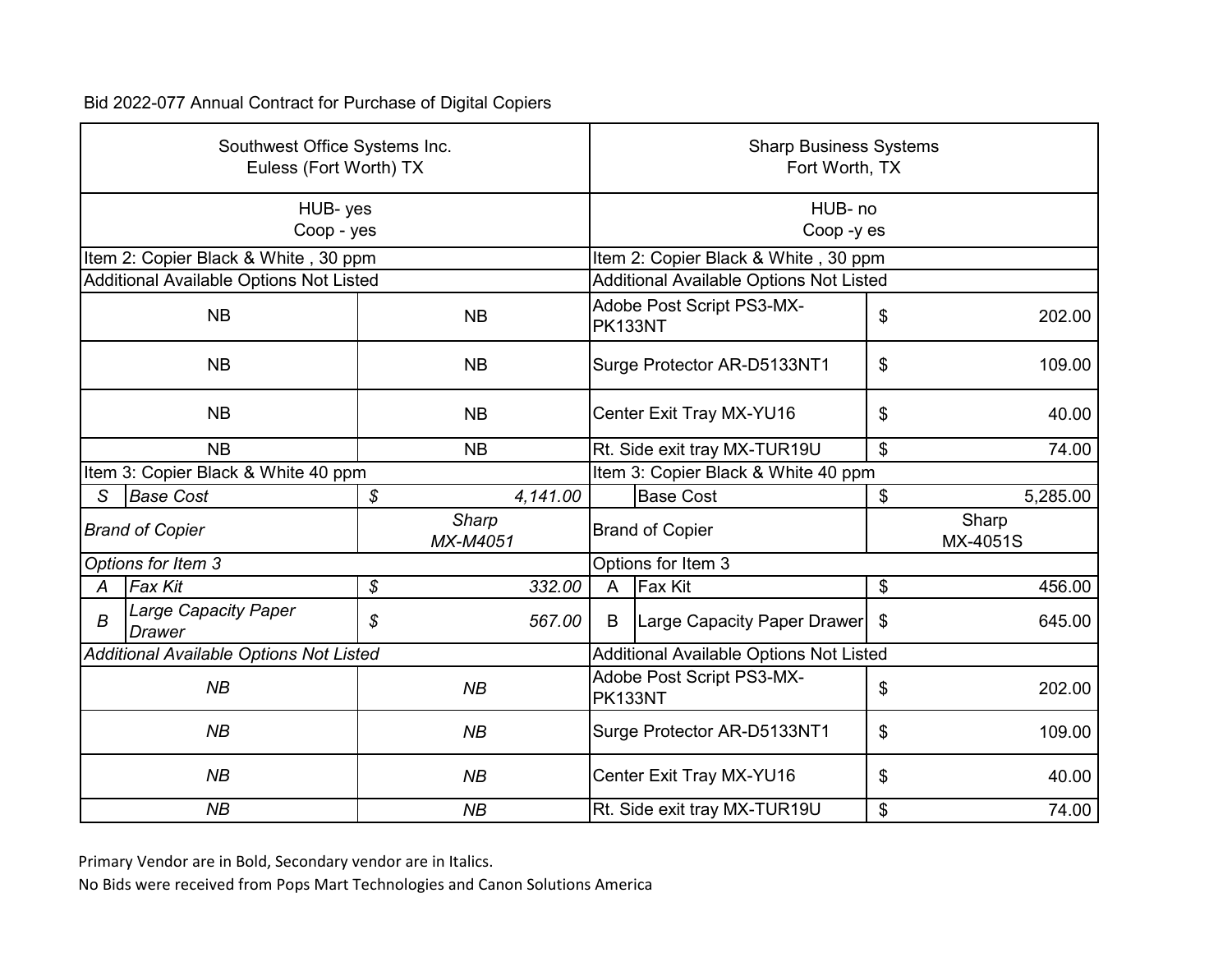|                        | <b>Xerox Corporation</b><br>Norwalk, CT          |           |                      | ImageNet Consulting LLC<br><b>Carrollton TX</b> |                                                  |           |                                    |
|------------------------|--------------------------------------------------|-----------|----------------------|-------------------------------------------------|--------------------------------------------------|-----------|------------------------------------|
|                        | HUB-no<br>Coop - yes                             |           |                      | HUB-no<br>Coop-yes                              |                                                  |           |                                    |
|                        | Item 4: Copier Black & White 50 ppm              |           |                      | Item 4: Copier Black & White 50 ppm             |                                                  |           |                                    |
| \$<br><b>Base Cost</b> |                                                  | 5,444.00  | A                    | <b>Base Cost</b>                                | \$                                               | 4,807.67  |                                    |
|                        | <b>Brand of Copier</b>                           |           | Xerox AltaLink B8155 |                                                 | <b>Brand of Copier</b>                           |           | <b>HP LaserJet MFP</b><br>E82550DN |
| Options for Item 4     |                                                  |           |                      | Options for Item 4                              |                                                  |           |                                    |
| A                      | <b>Fax Kit</b>                                   | \$        | 383.00               | A                                               | <b>Fax Kit</b>                                   | \$        | 208.95                             |
| B                      | Large Capacity Paper Drawer                      | \$        | 636.00               | B                                               | Large Capacity Paper Drawer                      |           | Included                           |
|                        | Additional Available Options Not Listed          |           |                      |                                                 | Additional Available Options Not Listed          |           |                                    |
|                        | <b>Black and White Toner</b>                     | \$        | 103.00               |                                                 | <b>Booklet Finisher</b>                          | \$        | 1,669.18                           |
|                        | <b>Staples</b>                                   | \$        | 170.00               |                                                 | Dual Cassette Paper Tray (2<br>520 sheets)       | \$        | 365.95                             |
|                        | <b>NB</b>                                        | <b>NB</b> |                      |                                                 | 3000 Sheet HCI Side Paper<br><b>Deck</b>         | \$        | 905.16                             |
|                        | <b>NB</b>                                        |           | <b>NB</b>            |                                                 | <b>NB</b>                                        | <b>NB</b> |                                    |
|                        | Item 5: Copier Black & White 50 ppm with Coin Op |           |                      |                                                 | Item 5: Copier Black & White 50 ppm with Coin Op |           |                                    |
|                        | <b>Base Cost</b>                                 |           | <b>NB</b>            |                                                 | <b>Base Cost</b>                                 |           | <b>NB</b>                          |
|                        | <b>Brand of Copier</b>                           |           | <b>NB</b>            |                                                 | <b>Brand of Copier</b>                           |           | <b>NB</b>                          |
|                        | Options for Item 5                               |           |                      |                                                 | Options for Item 5                               |           |                                    |
| A                      | <b>Coin Operator Option</b>                      |           | <b>NB</b>            | A                                               | <b>Coin Operator Option</b>                      |           | <b>NB</b>                          |
| B                      | Make and Model of Coin<br>Operator               |           | <b>NB</b>            | B                                               | Make and Model of Coin<br>Operator               |           | <b>NB</b>                          |
|                        | Additional Available Options Not Listed          |           |                      |                                                 | <b>Additional Available Options Not Listed</b>   |           |                                    |
|                        | <b>NB</b>                                        |           | <b>NB</b>            |                                                 | <b>NB</b>                                        |           | <b>NB</b>                          |

Primary Vendor are in Bold, Secondary vendor are in Italics.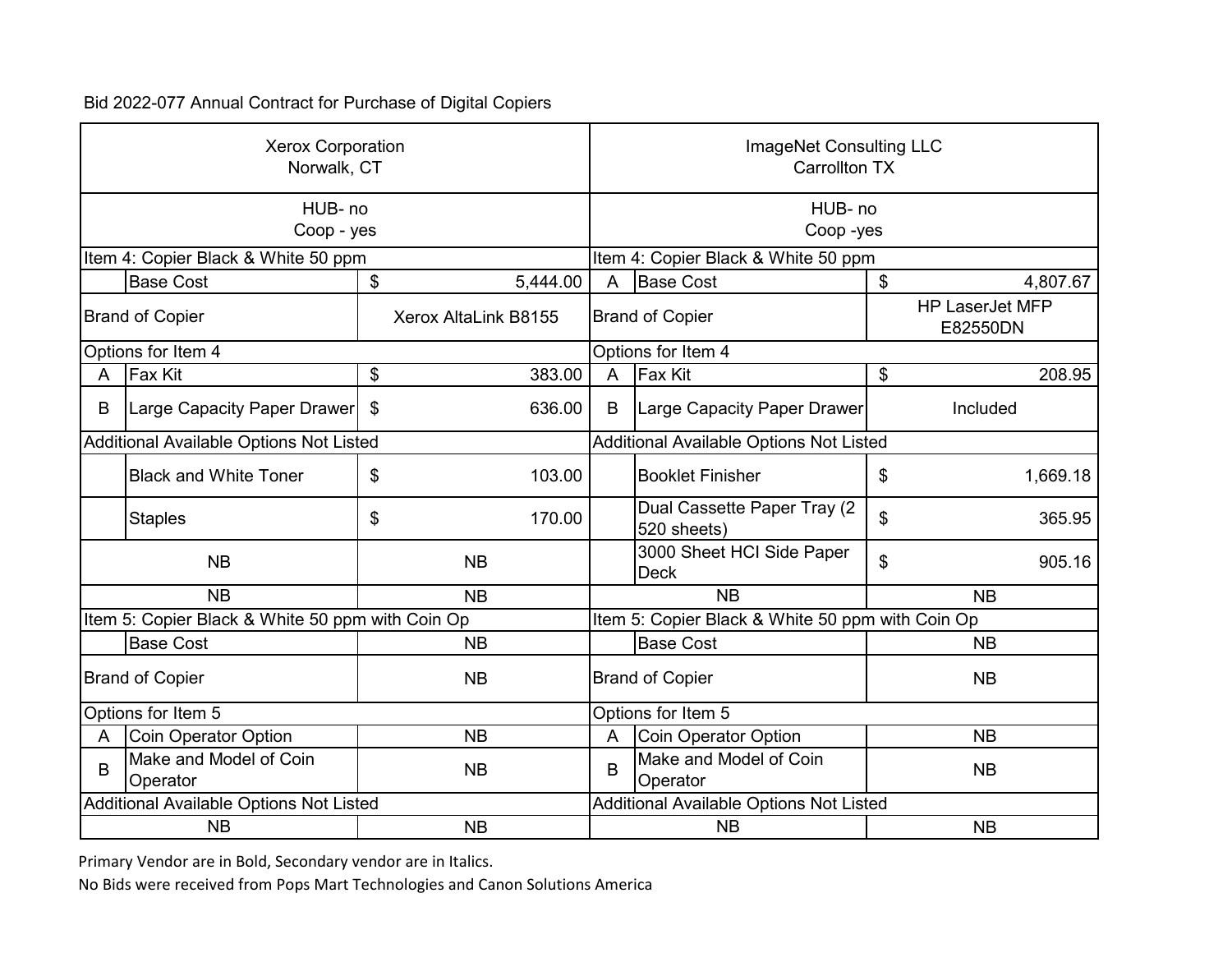|                        | <b>Xerox Business Solutions Southwest</b><br>Coppell, TX |                   |                                                | Toshiba Business Solutions, a division of Toshiba America<br><b>Business Solutions, Inc.</b><br>Farmers Branch, TX |               |                                 |  |  |
|------------------------|----------------------------------------------------------|-------------------|------------------------------------------------|--------------------------------------------------------------------------------------------------------------------|---------------|---------------------------------|--|--|
|                        | HUB-no<br>Coop-no                                        |                   | HUB-no<br>Coop-yes                             |                                                                                                                    |               |                                 |  |  |
|                        | Item 4: Copier Black & White 50 ppm                      |                   | Item 4: Copier Black & White 50 ppm            |                                                                                                                    |               |                                 |  |  |
|                        | <b>Base Cost</b>                                         | \$<br>5,241.07    | P                                              | <b>Base Cost</b>                                                                                                   | \$            | 3,607.71                        |  |  |
| <b>Brand of Copier</b> |                                                          | Xerox B8155       | <b>Brand of Copier</b>                         |                                                                                                                    |               | <b>Toshiba</b><br><b>ES518A</b> |  |  |
| Options for Item 4     |                                                          |                   |                                                | <b>Options for Item 4</b>                                                                                          |               |                                 |  |  |
| A                      | <b>Fax Kit</b>                                           | \$<br>120.00      | A                                              | <b>Fax Kit</b>                                                                                                     | \$            | 252.53                          |  |  |
| B                      | Large Capacity Paper Drawer                              | Included          | B                                              | <b>Large Capacity Paper</b><br><b>Drawer</b>                                                                       |               | <b>Included</b>                 |  |  |
|                        | Additional Available Options Not Listed                  |                   |                                                | <b>Additional Available Options Not Listed</b>                                                                     |               |                                 |  |  |
|                        | <b>NB</b><br><b>NB</b>                                   |                   |                                                | <b>NB</b>                                                                                                          |               | <b>NB</b>                       |  |  |
|                        | <b>NB</b>                                                | <b>NB</b>         | <b>NB</b>                                      |                                                                                                                    |               | <b>NB</b>                       |  |  |
|                        | <b>NB</b>                                                | <b>NB</b>         |                                                | <b>NB</b>                                                                                                          |               | <b>NB</b>                       |  |  |
|                        | <b>NB</b>                                                | <b>NB</b>         |                                                | <b>NB</b>                                                                                                          |               | <b>NB</b>                       |  |  |
|                        | Item 5: Copier Black & White 50 ppm with Coin Op         |                   |                                                | Item 5: Copier Black & White 50 ppm with Coin Op                                                                   |               |                                 |  |  |
| A                      | <b>Base Cost</b>                                         | \$<br>8,377.29    | S                                              | <b>Base Cost</b>                                                                                                   | \$            | 6,607.71                        |  |  |
|                        | <b>Brand of Copier</b>                                   | Xerox B8155       |                                                | <b>Brand of Copier</b>                                                                                             |               | Toshiba<br>ES5018A              |  |  |
|                        | Options for Item 5                                       |                   |                                                | Options for Item 5                                                                                                 |               |                                 |  |  |
| A                      | Coin Operator Option                                     | \$<br>3,136.25    | А                                              | <b>Coin Operator Option</b>                                                                                        | $\mathcal{S}$ | 3,000.00                        |  |  |
| B                      | Make and Model of Coin<br>Operator                       | <b>Jamex 9557</b> | B                                              | Make and Model of Coin<br>Operator                                                                                 |               | Jamex<br>6557B-70 Kit           |  |  |
|                        | Additional Available Options Not Listed                  |                   | <b>Additional Available Options Not Listed</b> |                                                                                                                    |               |                                 |  |  |
|                        | <b>NB</b>                                                | <b>NB</b>         |                                                | NB<br><b>NB</b>                                                                                                    |               |                                 |  |  |

Primary Vendor are in Bold, Secondary vendor are in Italics.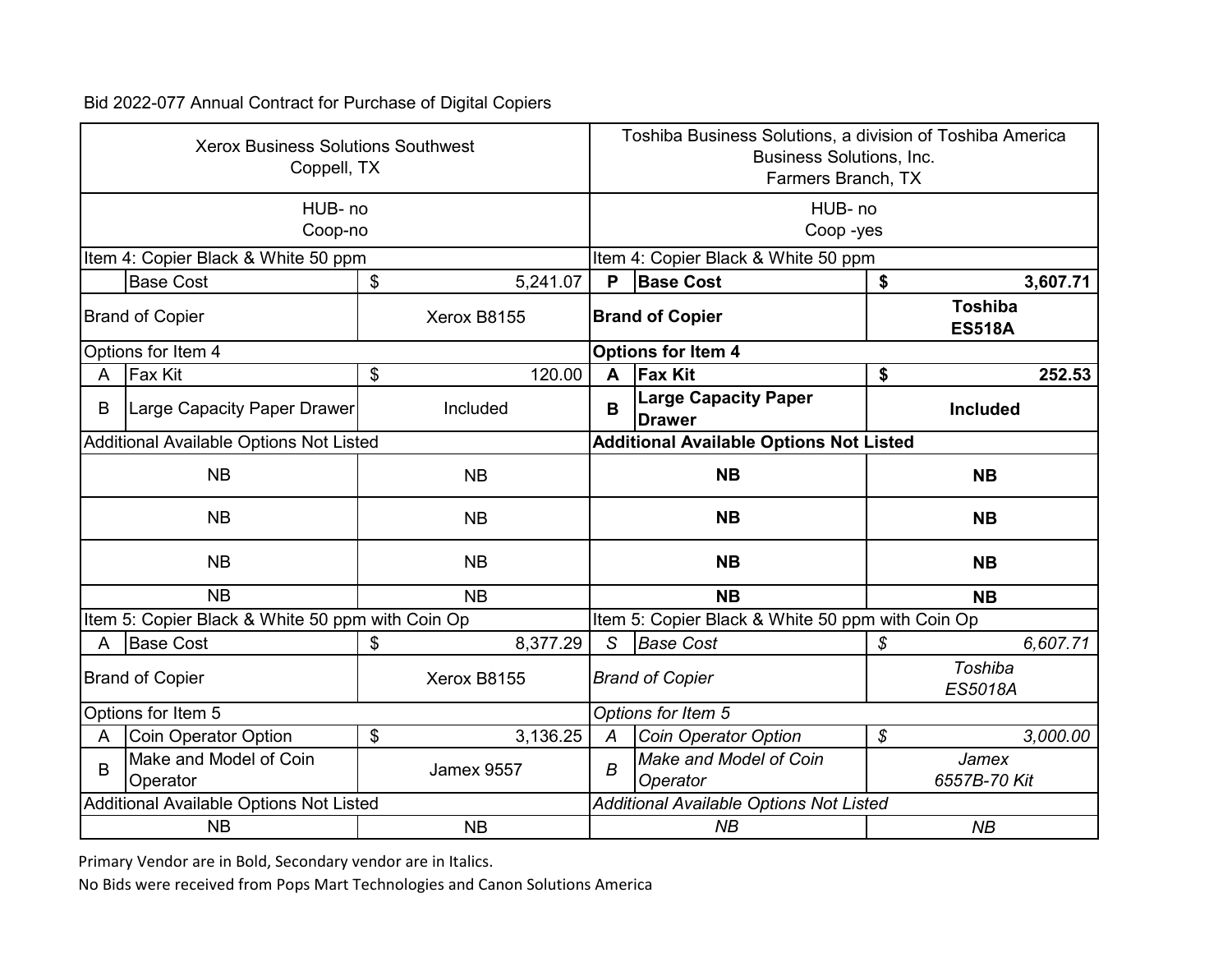|                                                    | Southwest Office Systems Inc.<br>Euless (Fort Worth) TX |                |                                                | <b>Sharp Business Systems</b><br>Fort Worth, TX  |                           |                                  |  |
|----------------------------------------------------|---------------------------------------------------------|----------------|------------------------------------------------|--------------------------------------------------|---------------------------|----------------------------------|--|
|                                                    | HUB-yes<br>Coop - yes                                   |                | HUB-no<br>Coop-yes                             |                                                  |                           |                                  |  |
|                                                    | Item 4: Copier Black & White 50 ppm                     |                |                                                | Item 4: Copier Black & White 50 ppm              |                           |                                  |  |
| S                                                  | <b>Base Cost</b>                                        | \$<br>4,470.00 |                                                | <b>Base Cost</b>                                 | \$                        | 5,733.00                         |  |
| <b>Sharp</b><br><b>Brand of Copier</b><br>MX-M5051 |                                                         |                | <b>Brand of Copier</b>                         |                                                  | Sharp<br><b>MX-M5071S</b> |                                  |  |
|                                                    | Options for Item 4                                      |                |                                                | Options for Item 4                               |                           |                                  |  |
| А                                                  | <b>Fax Kit</b>                                          | \$<br>332.00   | A                                              | <b>Fax Kit</b>                                   | \$                        | 465.00                           |  |
| B                                                  | <b>Large Capacity Paper</b><br><b>Drawer</b>            | \$<br>567.00   | B                                              | Large Capacity Paper Drawer                      | \$                        | 456.00                           |  |
|                                                    | Additional Available Options Not Listed                 |                | <b>Additional Available Options Not Listed</b> |                                                  |                           |                                  |  |
|                                                    | NB<br>NB                                                |                | PK133NT                                        | Adobe Post Script PS3-MX-                        | \$                        | 202.00                           |  |
|                                                    | NB                                                      | NB             | Surge Protector AR-D5133NT1                    |                                                  | \$                        | 109.00                           |  |
|                                                    | NB                                                      | NB             |                                                | Center Exit Tray MX-YU16                         | \$                        | 40.00                            |  |
|                                                    | NB                                                      | NB             |                                                | Rt. Side exit tray MX-TUR19U                     | 74.00                     |                                  |  |
|                                                    | Item 5: Copier Black & White 50 ppm with Coin Op        |                |                                                | Item 5: Copier Black & White 50 ppm with Coin Op |                           |                                  |  |
|                                                    | <b>Base Cost</b>                                        | <b>NB</b>      | P                                              | <b>Base Cost</b>                                 | \$                        | 5,733.00                         |  |
|                                                    | <b>Brand of Copier</b>                                  | <b>NB</b>      |                                                | <b>Brand of Copier</b>                           |                           | <b>Sharp</b><br><b>MX-M5071S</b> |  |
|                                                    | Options for Item 5                                      |                |                                                | <b>Options for Item 5</b>                        |                           |                                  |  |
| A                                                  | Coin Operator Option                                    | <b>NB</b>      | A                                              | <b>Coin Operator Option</b>                      | \$                        | 2,331.00                         |  |
| B                                                  | Make and Model of Coin<br>Operator                      | <b>NB</b>      | B                                              | <b>Make and Model of Coin</b><br><b>Operator</b> |                           | Sharp /EX2000-CCB                |  |
|                                                    | Additional Available Options Not Listed                 |                |                                                | <b>Additional Available Options Not Listed</b>   |                           |                                  |  |
|                                                    | <b>NB</b>                                               | <b>NB</b>      | <b>NB</b>                                      |                                                  |                           | <b>NB</b>                        |  |

Primary Vendor are in Bold, Secondary vendor are in Italics.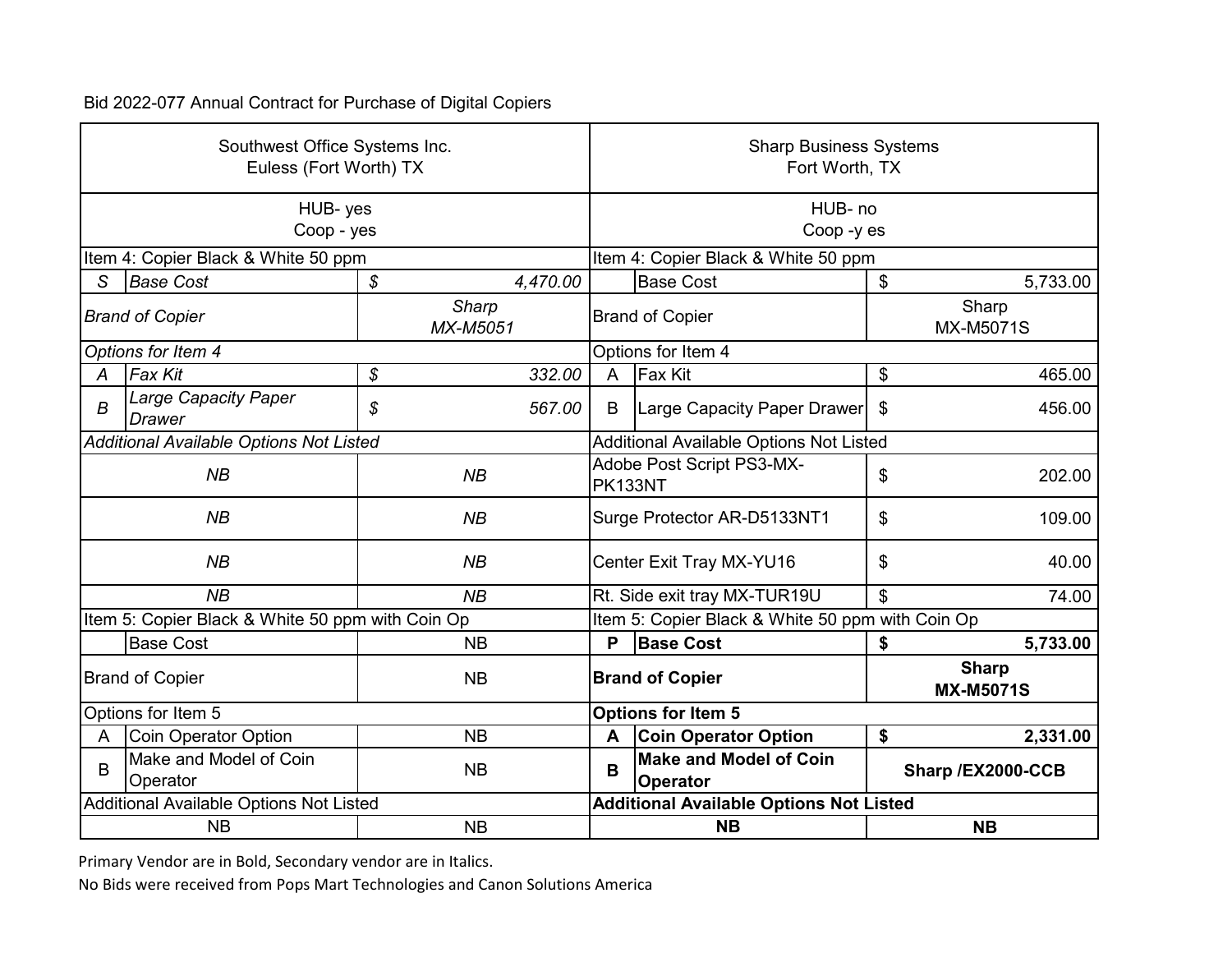|                                                | <b>Xerox Corporation</b><br>Norwalk, CT          |    |                        |                                                  | ImageNet Consulting LLC<br><b>Carrollton TX</b> |                                    |           |  |
|------------------------------------------------|--------------------------------------------------|----|------------------------|--------------------------------------------------|-------------------------------------------------|------------------------------------|-----------|--|
|                                                | HUB-no<br>Coop - yes                             |    |                        | HUB-no<br>Coop-yes                               |                                                 |                                    |           |  |
|                                                | Item 5: Copier Black & White 50 ppm with Coin Op |    |                        | Item 5: Copier Black & White 50 ppm with Coin Op |                                                 |                                    |           |  |
|                                                | Additional Available Options Not Listed          |    |                        |                                                  | Additional Available Options Not Listed         |                                    |           |  |
|                                                | <b>NB</b><br><b>NB</b>                           |    |                        |                                                  | <b>NB</b>                                       |                                    | <b>NB</b> |  |
| <b>NB</b><br><b>NB</b>                         |                                                  |    |                        |                                                  | <b>NB</b>                                       |                                    | <b>NB</b> |  |
|                                                | Item 6: Copier Black & White 60 ppm              |    |                        |                                                  | Item 6: Copier Black & White 60 ppm             |                                    |           |  |
|                                                | <b>Base Cost</b>                                 | \$ | 5,444.00               | $\overline{A}$                                   | <b>Base Cost</b>                                | \$                                 | 5,151.19  |  |
| <b>Brand of Copier</b><br>Xerox AltaLink B8155 |                                                  |    | <b>Brand of Copier</b> |                                                  |                                                 | <b>HP LaserJet MFP</b><br>E82560DN |           |  |
|                                                | Options for Item 6                               |    |                        |                                                  | Options for Item 6                              |                                    |           |  |
| A                                              | <b>Fax Kit</b>                                   | \$ | 383.00                 | $\overline{A}$                                   | <b>Fax Kit</b>                                  | \$                                 | 208.95    |  |
| B                                              | Large Capacity Paper Drawer                      | \$ | 636.00                 | B                                                | Large Capacity Paper Drawer                     |                                    | Included  |  |
|                                                | Additional Available Options Not Listed          |    |                        | <b>Additional Available Options Not Listed</b>   |                                                 |                                    |           |  |
|                                                | <b>Black and White Toner</b>                     | \$ |                        |                                                  | 103.00 Booklet Finisher                         | \$                                 | 1,669.18  |  |
| <b>Staples</b>                                 |                                                  | \$ | 170.00                 | sheets)                                          | Dual Cassette Paper Tray (2 520                 | \$                                 | 365.95    |  |
|                                                | <b>NB</b>                                        |    | <b>NB</b>              |                                                  | 3000 Sheet HCI Side Paper Deck                  | \$                                 | 905.16    |  |
|                                                | <b>NB</b><br><b>NB</b>                           |    |                        | <b>NB</b>                                        |                                                 | <b>NB</b>                          |           |  |
| Item 7: Copier Black & White 70 ppm            |                                                  |    |                        |                                                  | Item 7: Copier Black & White 70 ppm             |                                    |           |  |
| Α                                              | <b>Base Cost</b>                                 | \$ | 5,615.00               |                                                  | <b>Base Cost</b>                                |                                    | <b>NB</b> |  |
|                                                | <b>Brand of Copier</b>                           |    | Xerox AltaLink B8170   |                                                  | <b>Brand of Copier</b>                          |                                    | <b>NB</b> |  |

Primary Vendor are in Bold, Secondary vendor are in Italics.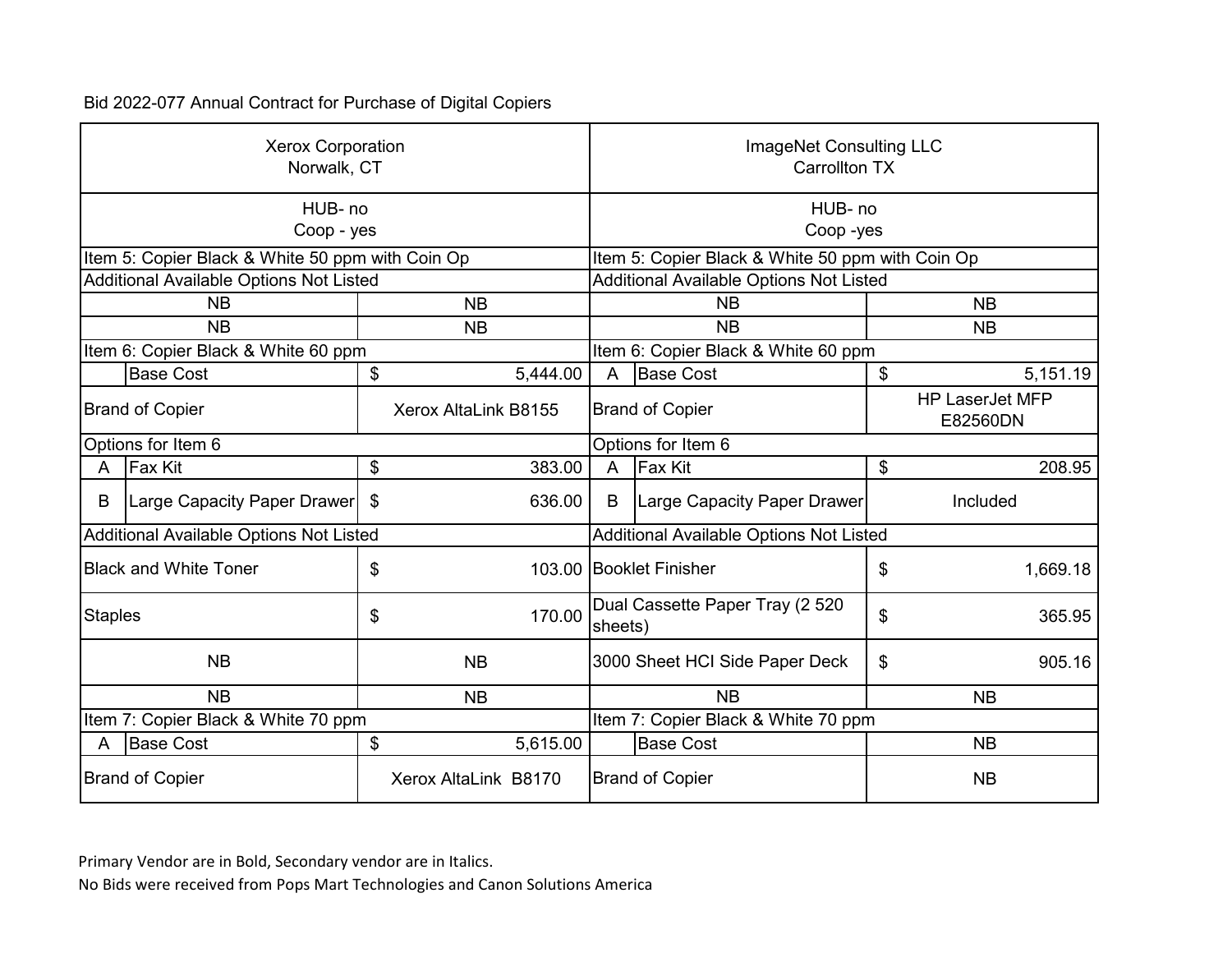|                                     | <b>Xerox Business Solutions Southwest</b><br>Coppell, TX |                            |             | Toshiba Business Solutions, a division of Toshiba America<br><b>Business Solutions, Inc.</b><br>Farmers Branch, TX |                                                  |         |                                  |  |
|-------------------------------------|----------------------------------------------------------|----------------------------|-------------|--------------------------------------------------------------------------------------------------------------------|--------------------------------------------------|---------|----------------------------------|--|
|                                     | HUB- no                                                  |                            |             |                                                                                                                    |                                                  | HUB- no |                                  |  |
|                                     | Coop-no                                                  |                            |             | Coop-yes                                                                                                           |                                                  |         |                                  |  |
|                                     | Item 5: Copier Black & White 50 ppm with Coin Op         |                            |             |                                                                                                                    | Item 5: Copier Black & White 50 ppm with Coin Op |         |                                  |  |
|                                     | Additional Available Options Not Listed                  |                            |             |                                                                                                                    | <b>Additional Available Options Not Listed</b>   |         |                                  |  |
|                                     | <b>NB</b>                                                |                            | <b>NB</b>   |                                                                                                                    | NB                                               |         | NB                               |  |
| <b>NB</b>                           |                                                          |                            | <b>NB</b>   |                                                                                                                    | NB                                               |         | NB                               |  |
| Item 6: Copier Black & White 60 ppm |                                                          |                            |             | Item 6: Copier Black & White 60 ppm                                                                                |                                                  |         |                                  |  |
|                                     | <b>Base Cost</b>                                         | \$                         | 5,553.07    | P                                                                                                                  | <b>Base Cost</b>                                 | \$      | 4,204.22                         |  |
| <b>Brand of Copier</b>              |                                                          |                            | Xerox B8170 | <b>Brand of Copier</b>                                                                                             |                                                  |         | <b>Toshiba</b><br><b>ES6518A</b> |  |
|                                     | Options for Item 6                                       |                            |             |                                                                                                                    | Options for Item 6                               |         |                                  |  |
| A                                   | Fax Kit                                                  | \$                         | 120.00      | A                                                                                                                  | <b>Fax Kit</b>                                   | \$      | 252.53                           |  |
| B                                   | Large Capacity Paper Drawer                              |                            | Included    | B                                                                                                                  | <b>Large Capacity Paper</b><br><b>Drawer</b>     |         | <b>Included</b>                  |  |
|                                     | Additional Available Options Not Listed                  |                            |             | <b>Additional Available Options Not Listed</b>                                                                     |                                                  |         |                                  |  |
|                                     | <b>Black and White Toner</b>                             | \$                         | 120.00      |                                                                                                                    | <b>NB</b>                                        |         | <b>NB</b>                        |  |
| <b>Staples</b>                      |                                                          |                            | Included    |                                                                                                                    | <b>NB</b>                                        |         | <b>NB</b>                        |  |
|                                     | <b>NB</b>                                                |                            | <b>NB</b>   |                                                                                                                    | <b>NB</b>                                        |         | <b>NB</b>                        |  |
|                                     | NB                                                       |                            | <b>NB</b>   |                                                                                                                    | <b>NB</b>                                        |         | <b>NB</b>                        |  |
|                                     | Item 7: Copier Black & White 70 ppm                      |                            |             |                                                                                                                    | Item 7: Copier Black & White 70 ppm              |         |                                  |  |
| S                                   | <b>Base Cost</b>                                         | $\boldsymbol{\mathcal{S}}$ | 5,556.07    | P                                                                                                                  | <b>Base Cost</b>                                 | \$      | 4,554.68                         |  |
|                                     | <b>Brand of Copier</b>                                   |                            | Xerox B8170 | <b>Brand of Copier</b>                                                                                             |                                                  |         | <b>Toshiba</b><br><b>ES7518A</b> |  |

Primary Vendor are in Bold, Secondary vendor are in Italics.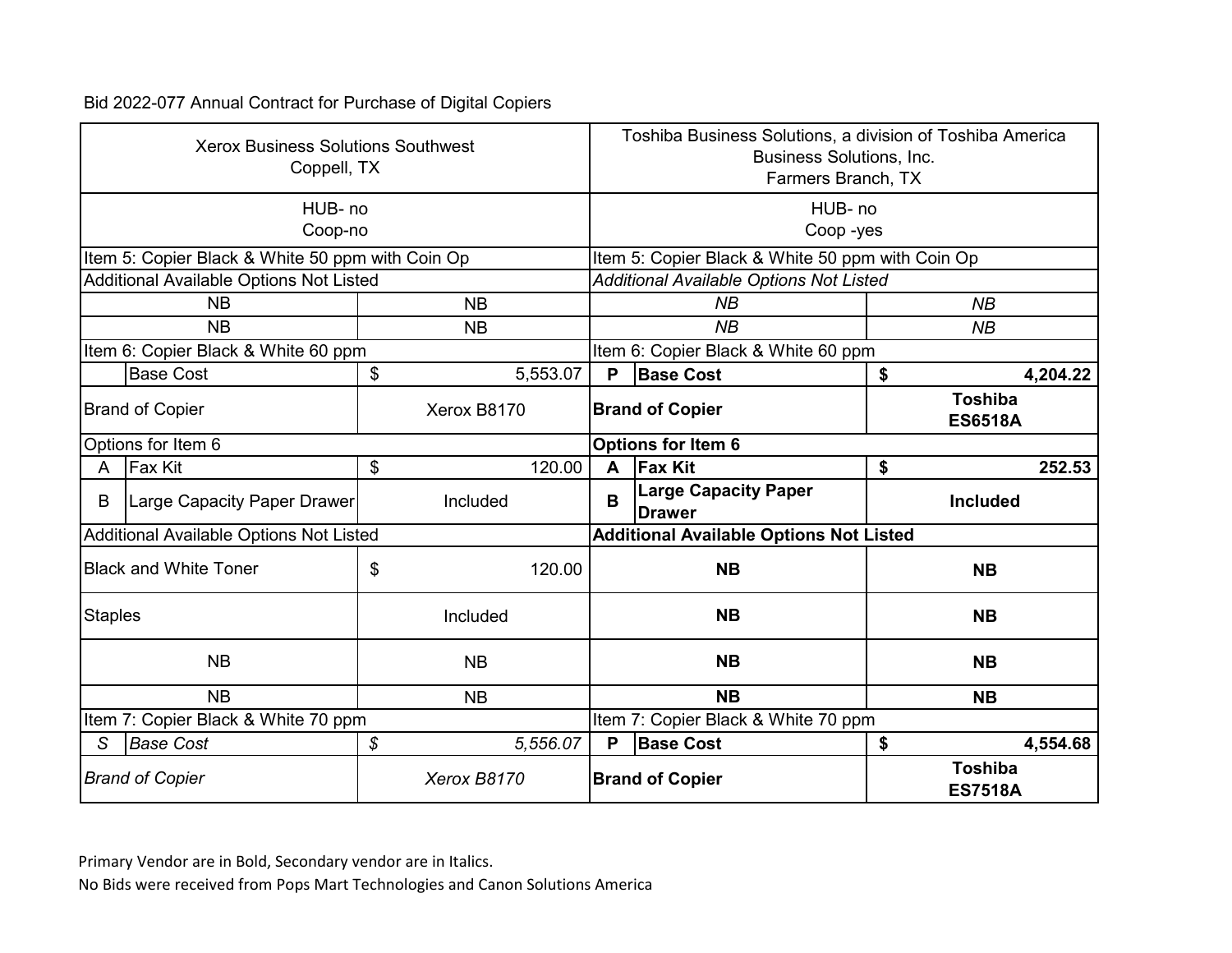|                                     | Southwest Office Systems Inc.<br>Euless (Fort Worth) TX |                          | <b>Sharp Business Systems</b><br>Fort Worth, TX |                                                  |                           |                         |  |
|-------------------------------------|---------------------------------------------------------|--------------------------|-------------------------------------------------|--------------------------------------------------|---------------------------|-------------------------|--|
|                                     | HUB-yes<br>Coop - yes                                   |                          |                                                 | HUB- no<br>Coop-yes                              |                           |                         |  |
|                                     | Item 5: Copier Black & White 50 ppm with Coin Op        |                          |                                                 | Item 5: Copier Black & White 50 ppm with Coin Op |                           |                         |  |
|                                     | Additional Available Options Not Listed                 |                          |                                                 | <b>Additional Available Options Not Listed</b>   |                           |                         |  |
|                                     | <b>NB</b>                                               |                          | <b>NB</b>                                       |                                                  | <b>NB</b>                 |                         |  |
|                                     | <b>NB</b>                                               | <b>NB</b>                |                                                 | <b>NB</b>                                        |                           | <b>NB</b>               |  |
| Item 6: Copier Black & White 60 ppm |                                                         |                          |                                                 | Item 6: Copier Black & White 60 ppm              |                           |                         |  |
| S                                   | <b>Base Cost</b>                                        | \$<br>5,126.00           |                                                 | <b>Base Cost</b>                                 | \$                        | 6,778.00                |  |
|                                     | <b>Brand of Copier</b>                                  | <b>Sharp</b><br>MX-M6051 |                                                 | <b>Brand of Copier</b>                           | Sharp<br><b>MX-M6051S</b> |                         |  |
|                                     | Options for Item 6                                      |                          |                                                 | Options for Item 6                               |                           |                         |  |
| А                                   | Fax Kit                                                 | \$<br>332.00             | $\overline{A}$                                  | <b>Fax Kit</b>                                   | \$                        | 456.00                  |  |
| $\boldsymbol{B}$                    | <b>Large Capacity Paper</b><br><b>Drawer</b>            | \$<br>567.00             | B                                               | Large Capacity Paper Drawer                      | \$                        | 654.00                  |  |
|                                     | Additional Available Options Not Listed                 |                          | Additional Available Options Not Listed         |                                                  |                           |                         |  |
|                                     | NB                                                      | NB                       | PK133NT                                         | Adobe Post Script PS3-MX-                        | \$                        | 202.00                  |  |
|                                     | NB                                                      | NB                       |                                                 | Surge Protector AR-D5133NT1                      | \$                        | 109.00                  |  |
|                                     | NB                                                      | NB                       |                                                 | Center Exit Tray MX-YU16                         | \$                        | 40.00                   |  |
|                                     | NB                                                      | NB                       |                                                 | Rt. Side exit tray MX-TUR19U                     | \$                        | 74.00                   |  |
| Item 7: Copier Black & White 70 ppm |                                                         |                          |                                                 | Item 7: Copier Black & White 70 ppm              |                           |                         |  |
|                                     | <b>Base Cost</b>                                        | \$<br>8,543.00           |                                                 | <b>Base Cost</b>                                 | \$                        | 11,678.00               |  |
|                                     | <b>Brand of Copier</b>                                  | Sharp<br>MX-M7570        |                                                 | <b>Brand of Copier</b>                           |                           | Sharp<br><b>MXM7570</b> |  |

Primary Vendor are in Bold, Secondary vendor are in Italics.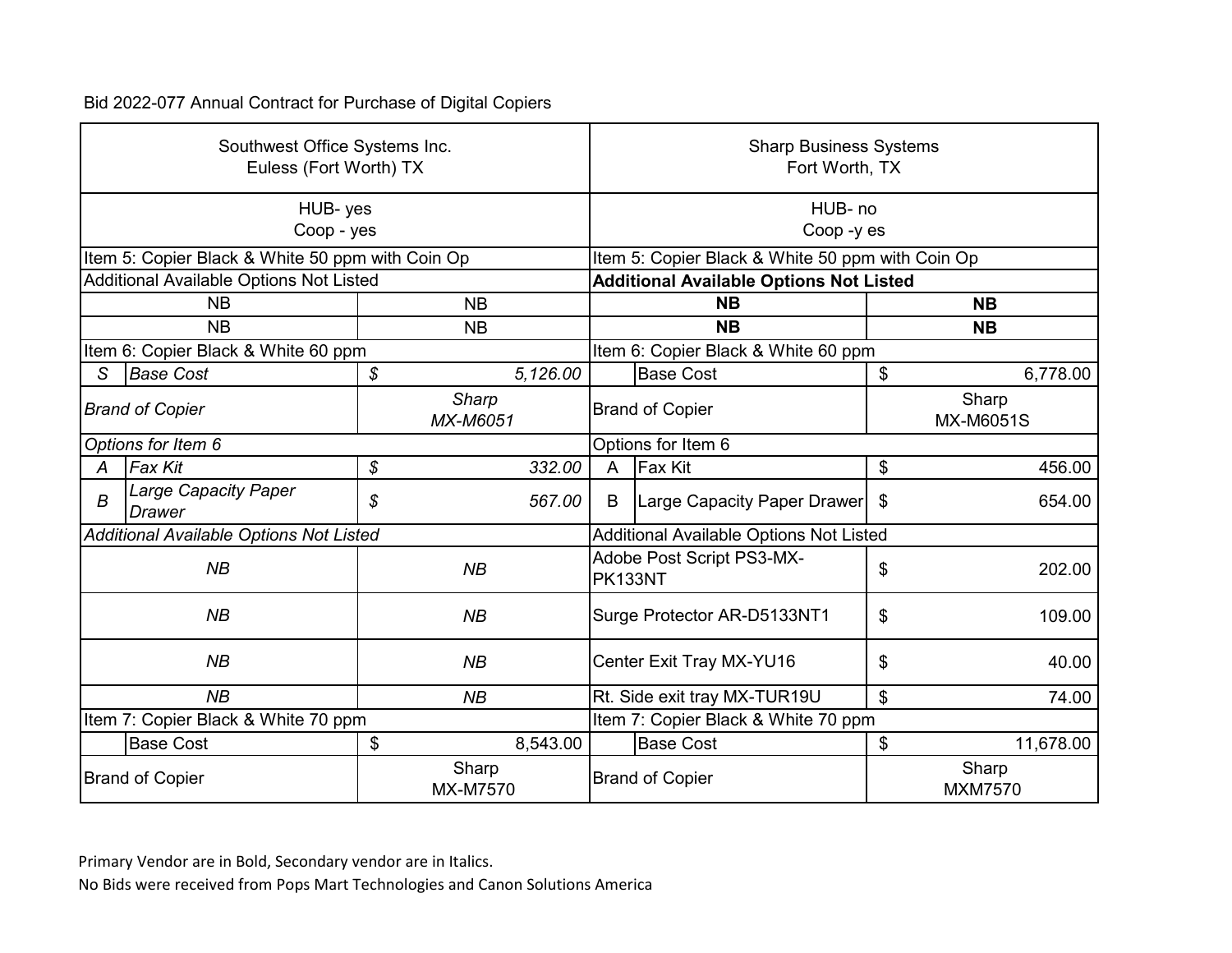| <b>Xerox Corporation</b><br>Norwalk, CT |                                         |                                            |                  | ImageNet Consulting LLC<br><b>Carrollton TX</b> |                                         |           |                                    |
|-----------------------------------------|-----------------------------------------|--------------------------------------------|------------------|-------------------------------------------------|-----------------------------------------|-----------|------------------------------------|
|                                         | HUB-no<br>Coop - yes                    |                                            |                  |                                                 | HUB-no<br>Coop-yes                      |           |                                    |
|                                         | Item 7: Copier Black & White 70 ppm     |                                            |                  |                                                 | Item 7: Copier Black & White 70 ppm     |           |                                    |
|                                         | Options for Item 7                      |                                            |                  |                                                 | Options for Item 7                      |           |                                    |
| A                                       | Fax Kit                                 | \$                                         | 383.00           | $\overline{A}$                                  | <b>Fax Kit</b>                          |           | <b>NB</b>                          |
| B                                       | Large Capacity Paper Drawer             | \$                                         | 636.00           | B                                               | Large Capacity Paper Drawer             |           | <b>NB</b>                          |
|                                         | Additional Available Options Not Listed |                                            |                  |                                                 | Additional Available Options Not Listed |           |                                    |
| <b>Black and White Toner</b><br>\$      |                                         | 252.00                                     |                  | <b>NB</b>                                       |                                         | <b>NB</b> |                                    |
| <b>Staples</b>                          |                                         | \$                                         | 170.00           | <b>NB</b>                                       |                                         | <b>NB</b> |                                    |
|                                         | <b>NB</b>                               |                                            | <b>NB</b>        |                                                 | <b>NB</b><br><b>NB</b>                  |           |                                    |
|                                         | Item 8: Copier Full Color 20 ppm        |                                            |                  | Item 8: Copier Full Color 20 ppm                |                                         |           |                                    |
|                                         | <b>Base Cost</b>                        | \$                                         | 4,468.00         | A                                               | <b>Base Cost</b>                        | \$        | 3,694.05                           |
|                                         | <b>Brand of Copier</b>                  |                                            | Versa Link C7025 | <b>Brand of Copier</b>                          |                                         |           | <b>HP LaserJet MFP</b><br>E78323DN |
|                                         | Options for Item 8                      |                                            |                  | Options for Item 8                              |                                         |           |                                    |
| A                                       | <b>Fax Kit</b>                          | \$                                         | 431.00           | $\mathsf{A}$                                    | Fax Kit                                 | \$        | 208.95                             |
| B                                       | Large Capacity Paper Drawer             | \$                                         | 512.00           | B                                               | <b>Large Capacity Paper Drawer</b>      |           | Included                           |
|                                         | Additional Available Options Not Listed |                                            |                  | Additional Available Options Not Listed         |                                         |           |                                    |
|                                         | <b>Black and White Toner</b>            | \$                                         |                  |                                                 | 157.00 Booklet Finisher                 |           | 1,669.18                           |
| 141.00<br><b>Staples</b><br>\$          |                                         | Dual Cassette Paper Tray (2 520<br>sheets) |                  | \$                                              | 365.95                                  |           |                                    |
| <b>NB</b><br><b>NB</b>                  |                                         | 3000 Sheet HCI Side Paper Deck             |                  | \$                                              | 905.16                                  |           |                                    |
| <b>NB</b><br><b>NB</b>                  |                                         |                                            | <b>NB</b>        |                                                 |                                         | <b>NB</b> |                                    |

Primary Vendor are in Bold, Secondary vendor are in Italics.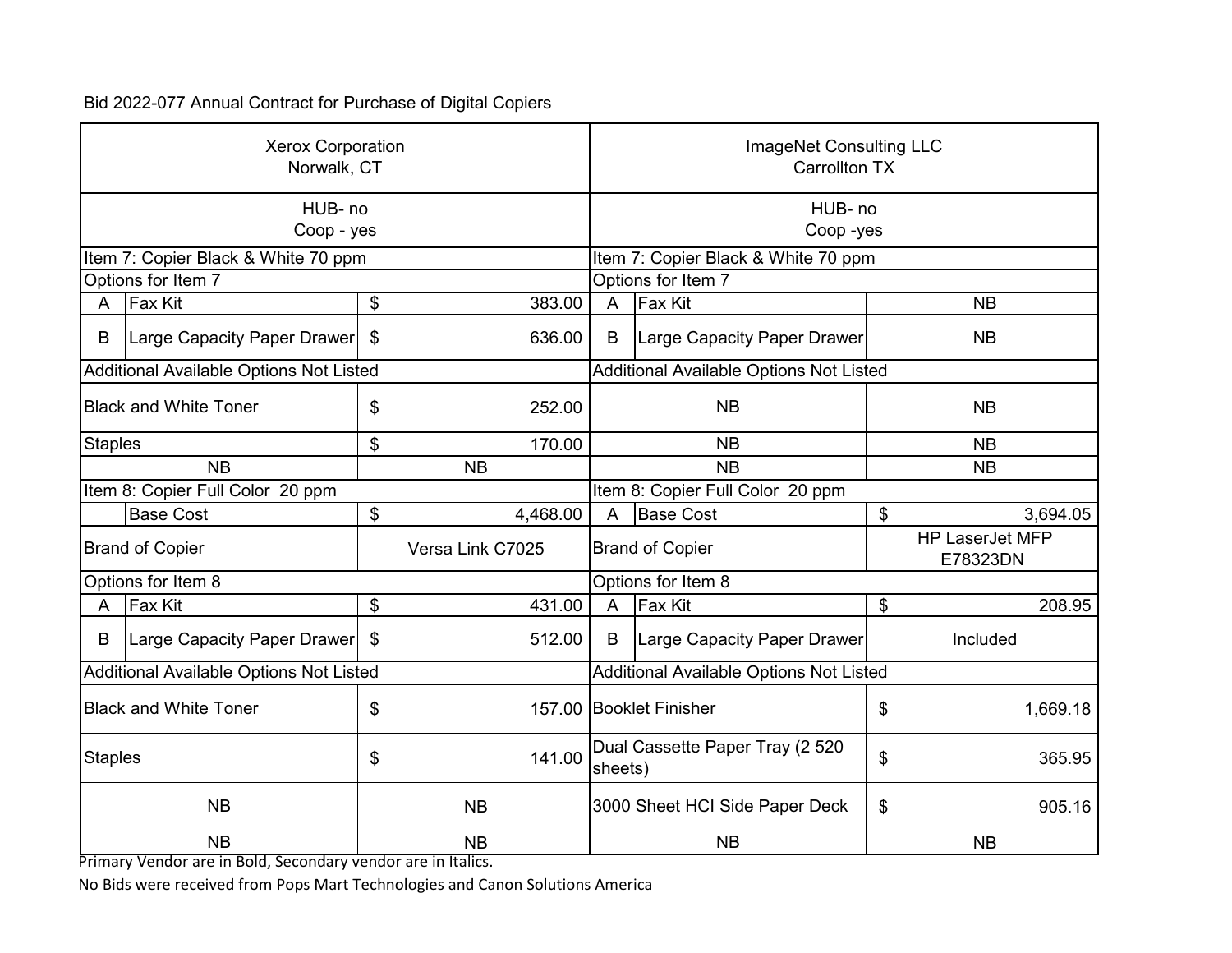| <b>Xerox Business Solutions Southwest</b><br>Coppell, TX |                                                |                                      | Toshiba Business Solutions, a division of Toshiba America<br>Business Solutions, Inc.<br>Farmers Branch, TX |                                                |                                        |  |  |
|----------------------------------------------------------|------------------------------------------------|--------------------------------------|-------------------------------------------------------------------------------------------------------------|------------------------------------------------|----------------------------------------|--|--|
|                                                          | HUB-no                                         |                                      |                                                                                                             | HUB- no                                        |                                        |  |  |
|                                                          | Coop-no                                        |                                      |                                                                                                             | Coop-yes                                       |                                        |  |  |
|                                                          | Item 7: Copier Black & White 70 ppm            |                                      |                                                                                                             | Item 7: Copier Black & White 70 ppm            |                                        |  |  |
|                                                          | Options for Item 7                             |                                      |                                                                                                             | <b>Options for Item 7</b>                      |                                        |  |  |
| A                                                        | <b>Fax Kit</b>                                 | $\boldsymbol{\mathcal{S}}$<br>120.00 | A                                                                                                           | <b>Fax Kit</b>                                 | \$<br>252.53                           |  |  |
| B                                                        | Large Capacity Paper<br><b>Drawer</b>          | Included                             | B                                                                                                           | <b>Large Capacity Paper</b><br><b>Drawer</b>   | <b>Included</b>                        |  |  |
|                                                          | <b>Additional Available Options Not Listed</b> |                                      |                                                                                                             | <b>Additional Available Options Not Listed</b> |                                        |  |  |
|                                                          | NB<br>NB                                       |                                      |                                                                                                             | <b>NB</b>                                      | <b>NB</b>                              |  |  |
|                                                          | NB                                             | NB                                   |                                                                                                             | <b>NB</b>                                      | <b>NB</b>                              |  |  |
|                                                          | NB                                             | NB                                   |                                                                                                             | <b>NB</b>                                      | <b>NB</b>                              |  |  |
|                                                          | Item 8: Copier Full Color 20 ppm               |                                      | Item 8: Copier Full Color 20 ppm                                                                            |                                                |                                        |  |  |
| P                                                        | <b>Base Cost</b>                               | \$<br>3,506.26                       | S                                                                                                           | <b>Base Cost</b>                               | $\boldsymbol{\mathcal{S}}$<br>3,674.70 |  |  |
|                                                          | <b>Brand of Copier</b>                         | Xerox C7020T                         | <b>Brand of Copier</b>                                                                                      |                                                | <b>Toshiba</b><br><b>ES2515AC</b>      |  |  |
|                                                          | <b>Options for Item 8</b>                      |                                      | Options for Item 8                                                                                          |                                                |                                        |  |  |
| A                                                        | <b>Fax Kit</b>                                 | \$<br>196.67                         | $\overline{A}$                                                                                              | <b>Fax Kit</b>                                 | \$<br>252.53                           |  |  |
| B                                                        | <b>Large Capacity Paper</b><br><b>Drawer</b>   | \$<br>377.78                         | $\boldsymbol{B}$                                                                                            | <b>Large Capacity Paper</b><br>Drawer          | \$<br>196.88                           |  |  |
|                                                          | <b>Additional Available Options Not Listed</b> |                                      |                                                                                                             | <b>Additional Available Options Not Listed</b> |                                        |  |  |
|                                                          | <b>PostScript Kit</b>                          | Included                             |                                                                                                             | NB                                             | NB                                     |  |  |
|                                                          | <b>NB</b><br><b>NB</b>                         |                                      | NB                                                                                                          |                                                | NB                                     |  |  |
| <b>NB</b><br><b>NB</b>                                   |                                                |                                      |                                                                                                             | NB                                             | NB                                     |  |  |
| <b>NB</b><br><b>NB</b>                                   |                                                |                                      |                                                                                                             | NB                                             |                                        |  |  |

Primary Vendor are in Bold, Secondary vendor are in Italics.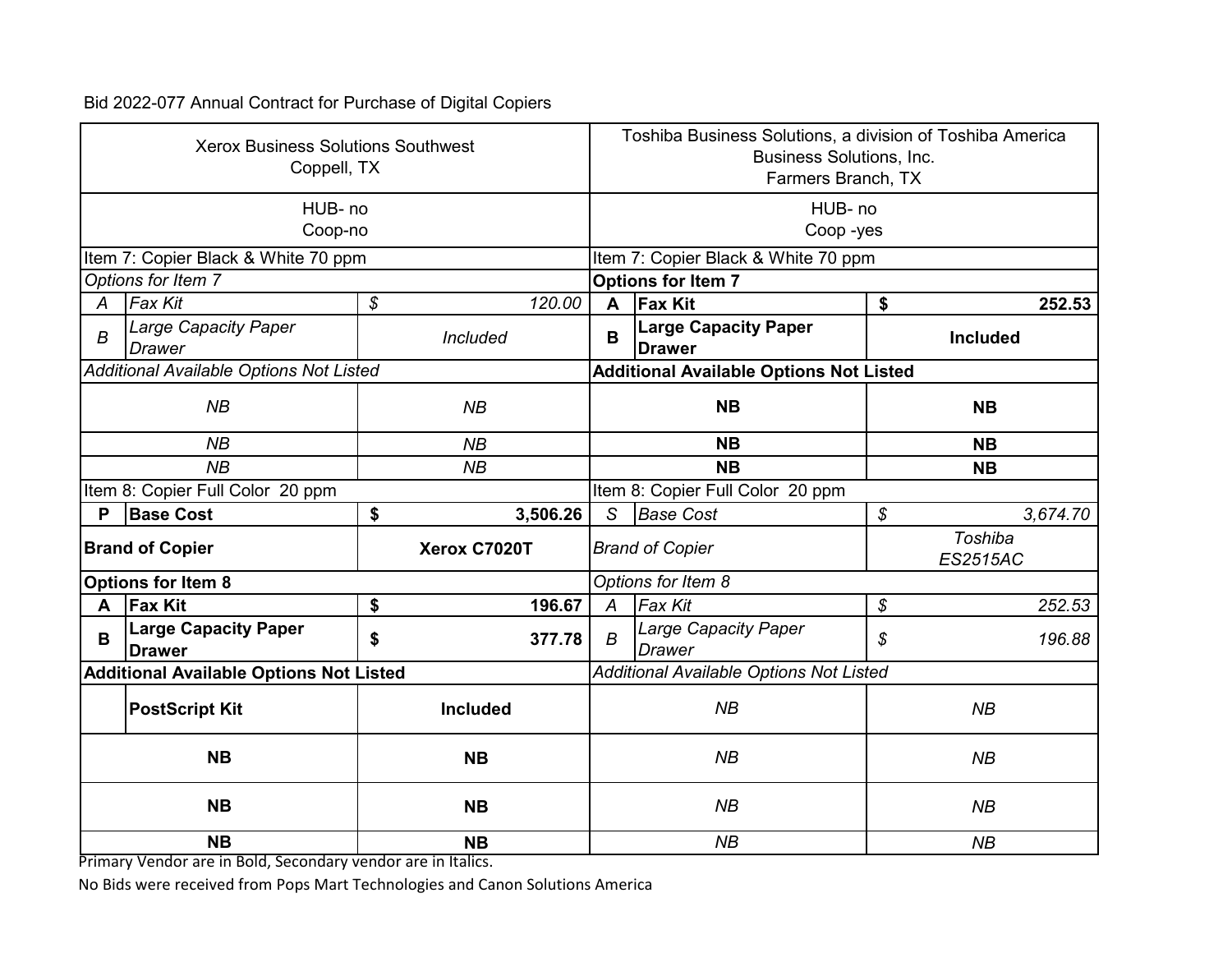| Southwest Office Systems Inc.<br>Euless (Fort Worth) TX |                                         |                                                  |                                             | <b>Sharp Business Systems</b><br>Fort Worth, TX |          |                   |  |
|---------------------------------------------------------|-----------------------------------------|--------------------------------------------------|---------------------------------------------|-------------------------------------------------|----------|-------------------|--|
|                                                         | HUB-yes<br>Coop - yes                   |                                                  | HUB-no<br>Coop-yes                          |                                                 |          |                   |  |
|                                                         | Item 7: Copier Black & White 70 ppm     |                                                  |                                             | Item 7: Copier Black & White 70 ppm             |          |                   |  |
|                                                         | Options for Item 7                      |                                                  |                                             | Options for Item 7                              |          |                   |  |
| A                                                       | Fax Kit                                 | \$<br>332.00                                     | $\overline{A}$                              | <b>Fax Kit</b>                                  | \$       | 456.00            |  |
| B                                                       | Large Capacity Paper Drawer             | $\boldsymbol{\mathsf{\$}}$<br>567.00             | B                                           | Large Capacity Paper Drawer                     |          | <b>NB</b>         |  |
|                                                         | Additional Available Options Not Listed |                                                  |                                             | <b>Additional Available Options Not Listed</b>  |          |                   |  |
| <b>NB</b><br><b>NB</b>                                  |                                         | Multiple Advanced Finishing Option<br>to Request |                                             |                                                 | Per Call |                   |  |
|                                                         | <b>NB</b>                               | <b>NB</b>                                        |                                             | <b>NB</b><br><b>NB</b>                          |          |                   |  |
| <b>NB</b><br><b>NB</b>                                  |                                         |                                                  | <b>NB</b><br><b>NB</b>                      |                                                 |          |                   |  |
|                                                         | Item 8: Copier Full Color 20 ppm        |                                                  |                                             | Item 8: Copier Full Color 20 ppm                |          |                   |  |
|                                                         | <b>Base Cost</b>                        | \$<br>4,082.00                                   |                                             | <b>Base Cost</b>                                | \$       | 4,295.00          |  |
|                                                         | <b>Brand of Copier</b>                  | Sharp<br>MX-2651                                 | <b>Brand of Copier</b>                      |                                                 |          | Sharp<br>MX-2651S |  |
|                                                         | Options for Item 8                      |                                                  |                                             | Options for Item 8                              |          |                   |  |
| A                                                       | <b>Fax Kit</b>                          | \$<br>332.00                                     | $\overline{A}$                              | <b>Fax Kit</b>                                  | \$       | 456.00            |  |
| B                                                       | Large Capacity Paper Drawer             | $\mathfrak{F}$<br>567.00                         | B                                           | Large Capacity Paper Drawer                     | \$       | 654.00            |  |
|                                                         | Additional Available Options Not Listed |                                                  |                                             | Additional Available Options Not Listed         |          |                   |  |
| <b>NB</b><br><b>NB</b>                                  |                                         | Adobe Post Script PS3-MX-<br>PK133NT             |                                             | \$                                              | 202.00   |                   |  |
| <b>NB</b><br><b>NB</b>                                  |                                         | Surge Protector AR-D5133NT1                      |                                             | \$                                              | 109.00   |                   |  |
| <b>NB</b><br><b>NB</b>                                  |                                         | Center Exit Tray MX-YU16                         |                                             | \$                                              | 40.00    |                   |  |
|                                                         | <b>NB</b>                               | <b>NB</b>                                        | Rt. Side exit tray MX-TUR19U<br>\$<br>74.00 |                                                 |          |                   |  |

Primary Vendor are in Bold, Secondary vendor are in Italics.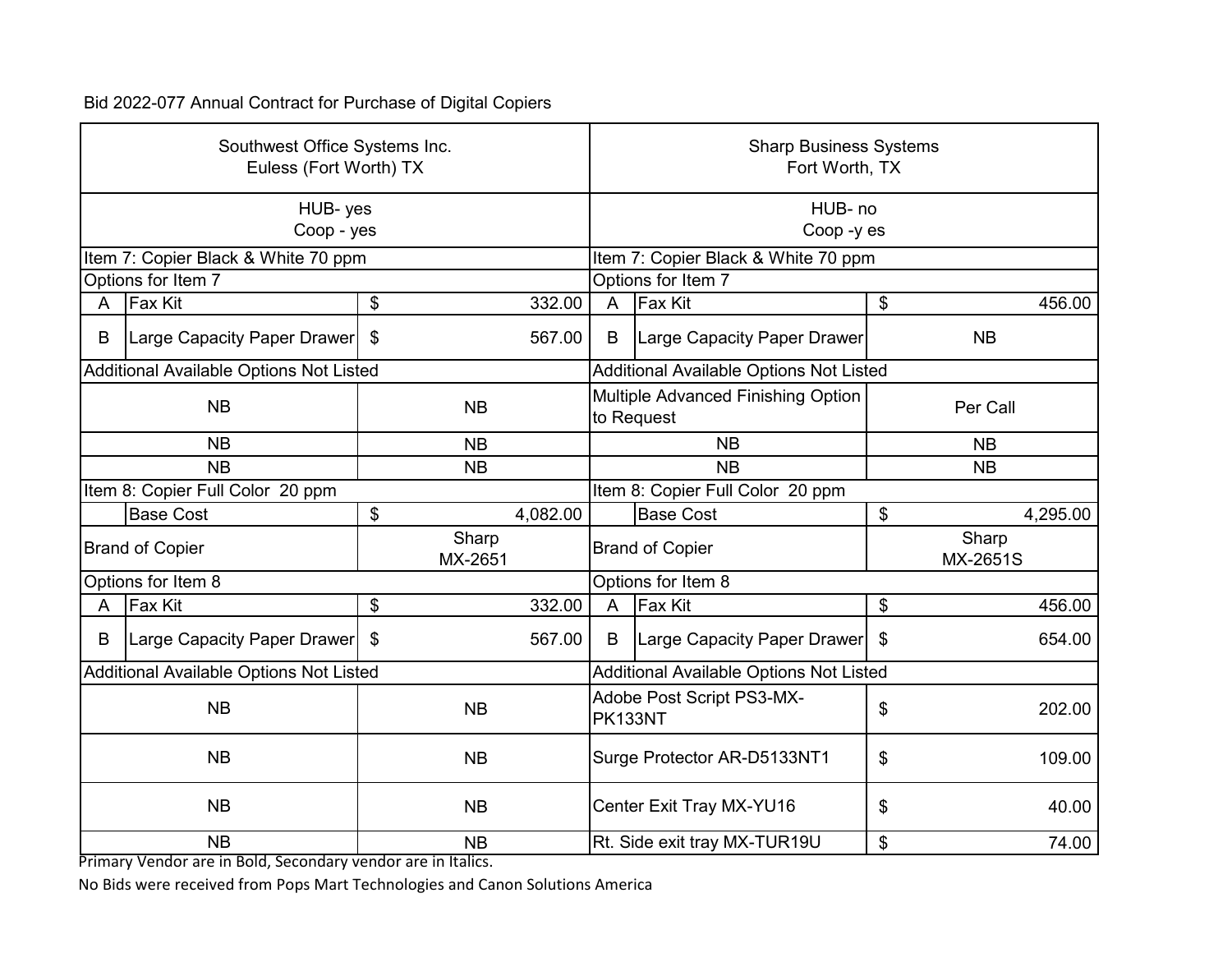| <b>Xerox Corporation</b><br>Norwalk, CT        |                                         |                     |                        | ImageNet Consulting LLC<br><b>Carrollton TX</b> |                                              |                                    |          |
|------------------------------------------------|-----------------------------------------|---------------------|------------------------|-------------------------------------------------|----------------------------------------------|------------------------------------|----------|
|                                                | HUB-no<br>Coop - yes                    |                     |                        | HUB- no<br>Coop-yes                             |                                              |                                    |          |
|                                                | Item 9: Copier Full Color 30 ppm        |                     |                        |                                                 | Item 9: Copier Full Color 30 ppm             |                                    |          |
|                                                | <b>Base Cost</b>                        | \$                  | 4,953.00               | A                                               | <b>Base Cost</b>                             | \$                                 | 3,988.39 |
| <b>Brand of Copier</b>                         |                                         | Xerox AltaLinkC8130 |                        | <b>Brand of Copier</b>                          |                                              | <b>HP LaserJet MFP</b><br>E78330DN |          |
|                                                | Options for Item 9                      |                     |                        |                                                 | Options for Item 9                           |                                    |          |
| A                                              | <b>Fax Kit</b>                          | \$                  | 431.00                 | $\overline{A}$                                  | Fax Kit                                      | \$                                 | 208.95   |
| B                                              | Large Capacity Paper Drawer             | \$                  | 512.00                 | B                                               | Large Capacity Paper Drawer                  |                                    | Included |
|                                                | Additional Available Options Not Listed |                     |                        | <b>Additional Available Options Not Listed</b>  |                                              |                                    |          |
|                                                | <b>Black and White Toner</b>            | \$                  |                        | 252.00 Booklet Finisher                         |                                              | \$                                 | 1,669.18 |
|                                                | <b>Staples</b>                          | \$                  | 170.00                 | sheets)                                         | Dual Cassette Paper Tray (2 520              | \$                                 | 365.95   |
|                                                | <b>NB</b>                               |                     | <b>NB</b>              | 3000 Sheet HCI Side Paper Deck                  |                                              | \$                                 | 905.16   |
|                                                | <b>NB</b>                               |                     | <b>NB</b>              | <b>NB</b><br><b>NB</b>                          |                                              |                                    |          |
|                                                | Item 10: Copier Full Color 40 ppm       |                     |                        |                                                 | Item 10: Copier Full Color 40 ppm            |                                    |          |
|                                                | <b>Base Cost</b>                        | \$                  | 5,654.00               | S                                               | <b>Base Cost</b>                             | $\mathcal{S}$                      | 4,444.80 |
| Xerox AltaLink C8145<br><b>Brand of Copier</b> |                                         |                     | <b>Brand of Copier</b> |                                                 | <b>HP LaserJet MFP</b><br>E87640DN           |                                    |          |
| Options for Item 10                            |                                         |                     |                        | Options for Item 10                             |                                              |                                    |          |
| Α                                              | <b>Fax Kit</b>                          | \$                  | 383.00                 | $\overline{A}$                                  | <b>Fax Kit</b>                               | \$                                 | 208.95   |
| В                                              | Large Capacity Paper Drawer             | \$                  | 636.00                 | B                                               | <b>Large Capacity Paper</b><br><b>Drawer</b> |                                    | Included |

Primary Vendor are in Bold, Secondary vendor are in Italics.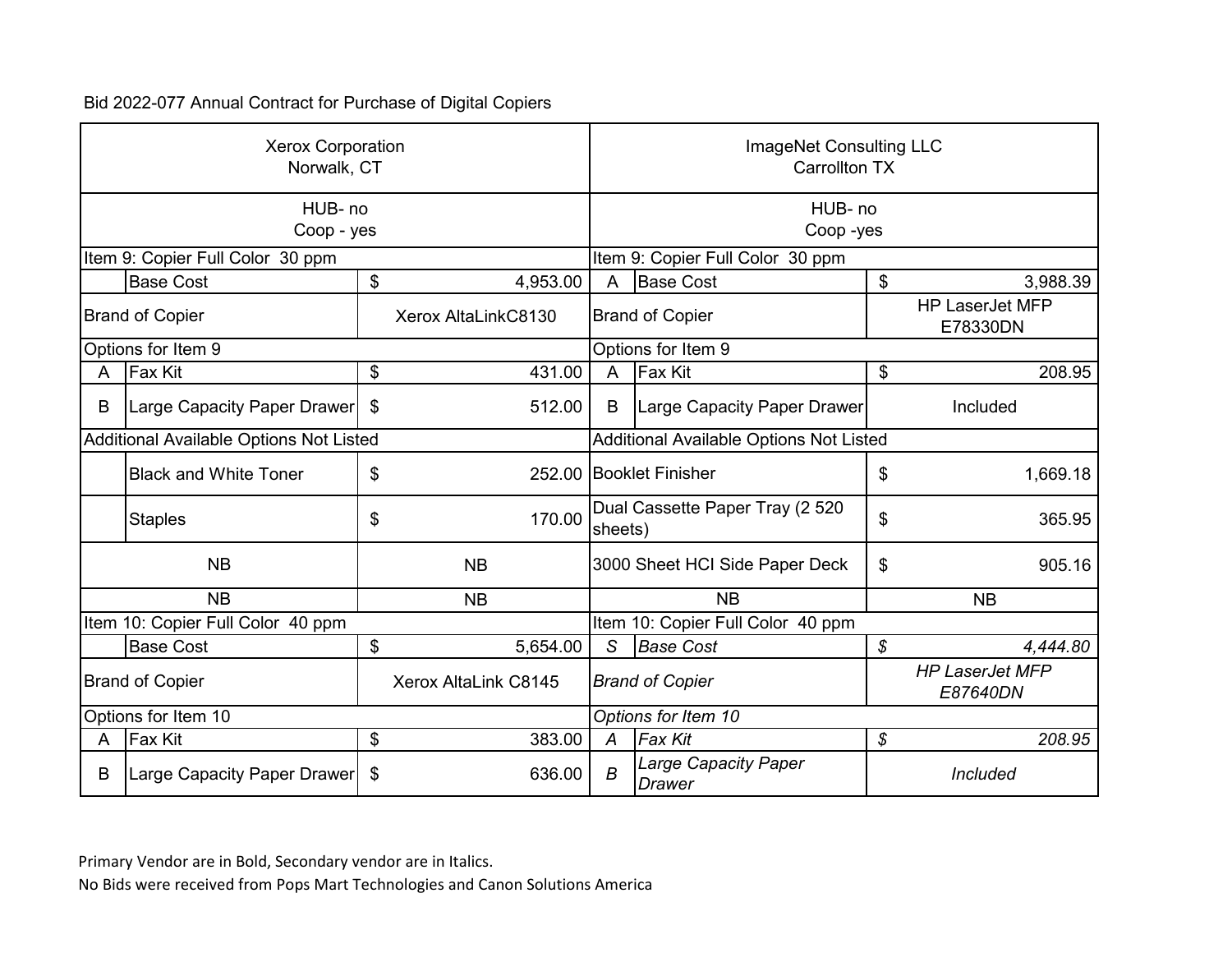| <b>Xerox Business Solutions Southwest</b><br>Coppell, TX |                                                |                                                             |          | Toshiba Business Solutions, a division of Toshiba America<br>Business Solutions, Inc.<br>Farmers Branch, TX |                                              |                     |          |  |
|----------------------------------------------------------|------------------------------------------------|-------------------------------------------------------------|----------|-------------------------------------------------------------------------------------------------------------|----------------------------------------------|---------------------|----------|--|
|                                                          | HUB- no<br>Coop-no                             |                                                             |          |                                                                                                             |                                              | HUB- no<br>Coop-yes |          |  |
|                                                          | Item 9: Copier Full Color 30 ppm               |                                                             |          |                                                                                                             | Item 9: Copier Full Color 30 ppm             |                     |          |  |
| P                                                        | <b>Base Cost</b>                               | \$                                                          | 3,707.37 | S                                                                                                           | <b>Base Cost</b>                             | \$                  | 3,751.99 |  |
| Xerox C7020T<br><b>Brand of Copier</b>                   |                                                |                                                             |          | Toshiba<br><b>Brand of Copier</b><br>ES3015AC                                                               |                                              |                     |          |  |
|                                                          | <b>Options for Item 9</b>                      |                                                             |          |                                                                                                             | Options for Item 9                           |                     |          |  |
| A                                                        | <b>Fax Kit</b>                                 | \$                                                          | 196.67   | A                                                                                                           | <b>Fax Kit</b>                               | \$                  | 252.53   |  |
| B                                                        | <b>Large Capacity Paper</b><br><b>Drawer</b>   | \$                                                          | 377.78   | B                                                                                                           | Large Capacity Paper<br>Drawer               | \$                  | 196.88   |  |
|                                                          | <b>Additional Available Options Not Listed</b> |                                                             |          | <b>Additional Available Options Not Listed</b>                                                              |                                              |                     |          |  |
|                                                          | <b>PostScript Kit</b>                          | <b>Included</b>                                             |          | NB                                                                                                          |                                              |                     | NB       |  |
|                                                          | <b>NB</b>                                      | <b>NB</b>                                                   |          |                                                                                                             | NB                                           |                     | NB       |  |
|                                                          | <b>NB</b>                                      | <b>NB</b>                                                   |          |                                                                                                             | NB                                           |                     | NB       |  |
|                                                          | <b>NB</b>                                      | <b>NB</b>                                                   |          | NB<br>NB                                                                                                    |                                              |                     |          |  |
|                                                          | Item 10: Copier Full Color 40 ppm              |                                                             |          |                                                                                                             | Item 10: Copier Full Color 40 ppm            |                     |          |  |
| A                                                        | <b>Base Cost</b>                               | \$                                                          | 5,296.39 | P                                                                                                           | <b>Base Cost</b>                             | \$                  | 4,243.52 |  |
| Xerox C8145<br><b>Brand of Copier</b>                    |                                                | <b>Toshiba</b><br><b>Brand of Copier</b><br><b>ES4515AC</b> |          |                                                                                                             |                                              |                     |          |  |
| Options for Item 10                                      |                                                |                                                             |          | <b>Options for Item 10</b>                                                                                  |                                              |                     |          |  |
| A                                                        | <b>Fax Kit</b>                                 | \$                                                          | 120.00   | A                                                                                                           | <b>Fax Kit</b>                               | \$                  | 252.53   |  |
| B                                                        | <b>Large Capacity Paper Drawer</b>             | Included                                                    |          | B                                                                                                           | <b>Large Capacity Paper</b><br><b>Drawer</b> | \$                  | 196.88   |  |

Primary Vendor are in Bold, Secondary vendor are in Italics.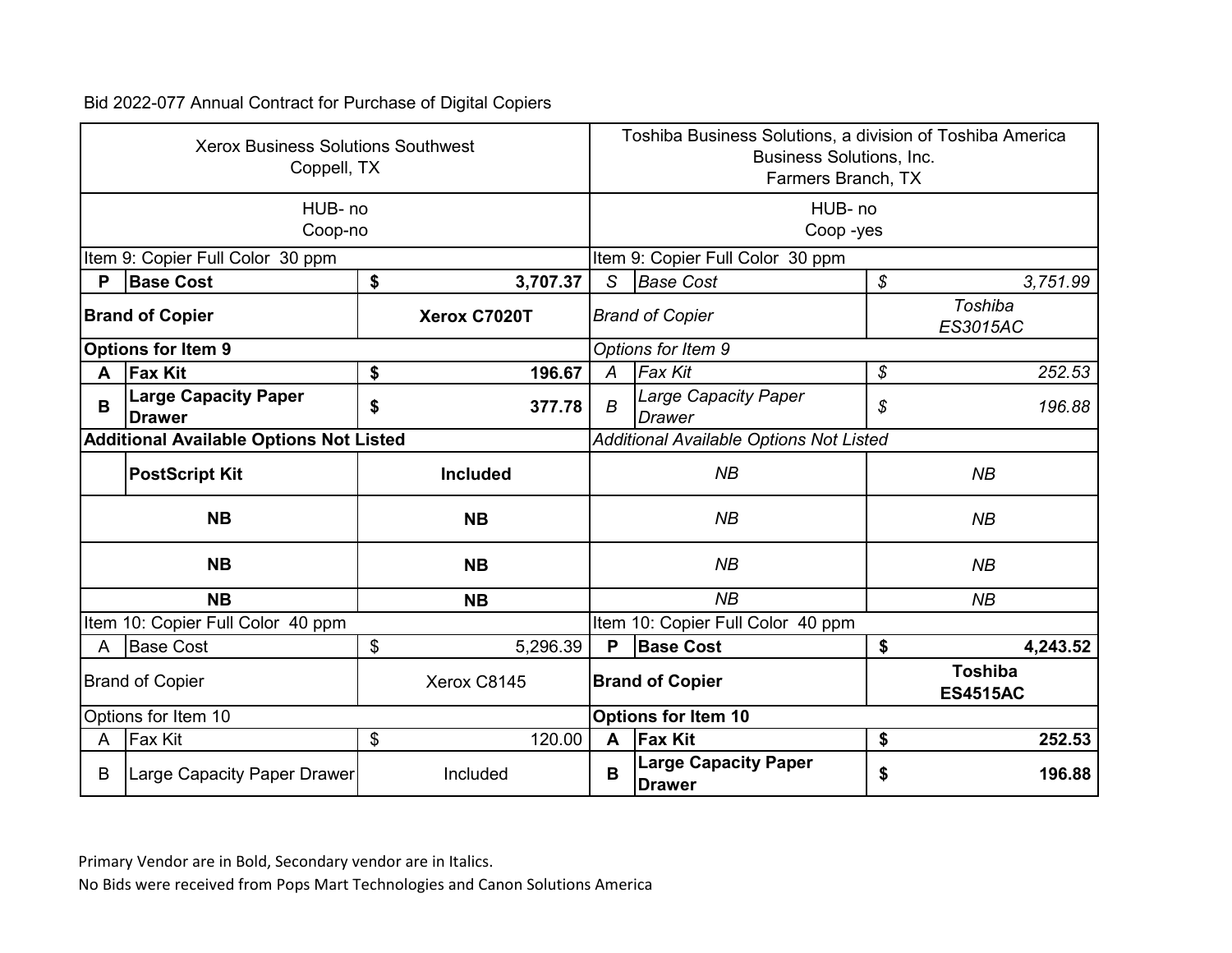| Southwest Office Systems Inc.<br>Euless (Fort Worth) TX |                                         |                        |                        | <b>Sharp Business Systems</b><br>Fort Worth, TX |                                   |                   |          |
|---------------------------------------------------------|-----------------------------------------|------------------------|------------------------|-------------------------------------------------|-----------------------------------|-------------------|----------|
|                                                         | HUB-yes<br>Coop - yes                   |                        |                        | HUB-no<br>Coop-yes                              |                                   |                   |          |
|                                                         | Item 9: Copier Full Color 30 ppm        |                        |                        |                                                 | Item 9: Copier Full Color 30 ppm  |                   |          |
|                                                         | <b>Base Cost</b>                        | \$                     | 4,466.00               |                                                 | <b>Base Cost</b>                  | \$                | 4,938.00 |
| Sharp<br><b>Brand of Copier</b><br>MX-3051              |                                         |                        | <b>Brand of Copier</b> |                                                 |                                   | Sharp<br>MX-3051S |          |
|                                                         | Options for Item 9                      |                        |                        |                                                 | Options for Item 9                |                   |          |
| A                                                       | Fax Kit                                 | \$                     | 332.00                 | $\overline{A}$                                  | <b>Fax Kit</b>                    | \$                | 465.00   |
| B                                                       | Large Capacity Paper Drawer   \$        |                        | 567.00                 | B                                               | Large Capacity Paper Drawer       | \$                | 654.00   |
|                                                         | Additional Available Options Not Listed |                        |                        | Additional Available Options Not Listed         |                                   |                   |          |
|                                                         | <b>NB</b>                               | <b>NB</b>              |                        | Adobe Post Script PS3-MX-<br>PK133NT            |                                   | \$                | 202.00   |
|                                                         | <b>NB</b>                               | <b>NB</b>              |                        | Surge Protector AR-D5133NT1                     |                                   | \$                | 109.00   |
|                                                         | <b>NB</b>                               | <b>NB</b>              |                        | Center Exit Tray MX-YU16                        |                                   | \$                | 40.00    |
|                                                         | <b>NB</b>                               | <b>NB</b>              |                        | Rt. Side exit tray MX-TUR19U<br>\$              |                                   |                   | 74.00    |
|                                                         | Item 10: Copier Full Color 40 ppm       |                        |                        |                                                 | Item 10: Copier Full Color 40 ppm |                   |          |
|                                                         | <b>Base Cost</b>                        | \$                     | 5,560.00               |                                                 | <b>Base Cost</b>                  | \$                | 6,172.00 |
| Sharp<br><b>Brand of Copier</b><br>MX-4051              |                                         | <b>Brand of Copier</b> |                        |                                                 | Sharp<br>MX-4051S                 |                   |          |
| Options for Item 10                                     |                                         |                        |                        | Options for Item 10                             |                                   |                   |          |
| A                                                       | Fax Kit                                 | \$                     | 332.00                 | $\overline{A}$                                  | <b>Fax Kit</b>                    | \$                | 456.00   |
| B                                                       | Large Capacity Paper Drawer             | \$                     | 567.00                 | B                                               | Large Capacity Paper Drawer       | \$                | 654.00   |

Primary Vendor are in Bold, Secondary vendor are in Italics.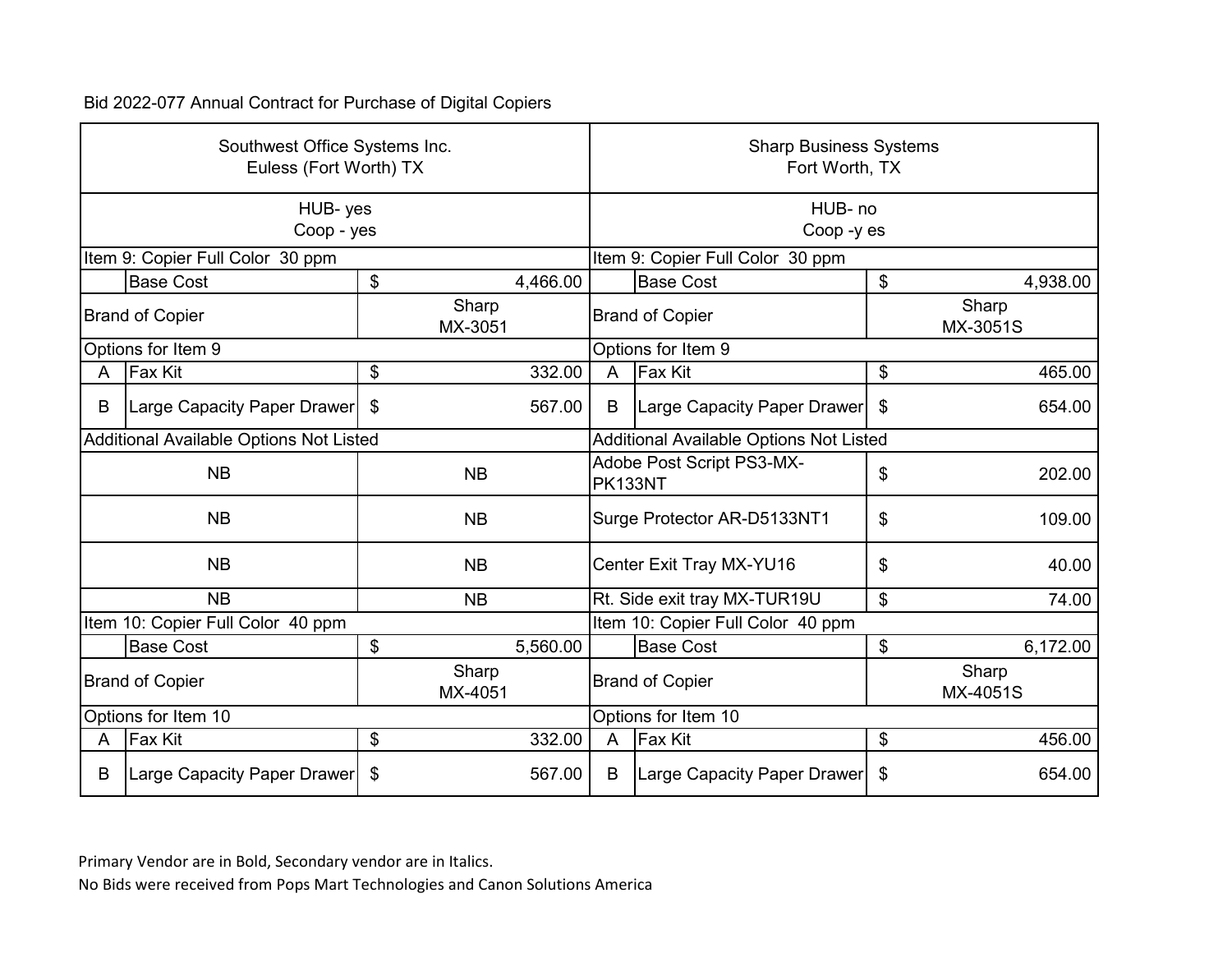| <b>Xerox Corporation</b><br>Norwalk, CT |                                         |                      |                 | ImageNet Consulting LLC<br><b>Carrollton TX</b> |                                                |                            |                                    |  |
|-----------------------------------------|-----------------------------------------|----------------------|-----------------|-------------------------------------------------|------------------------------------------------|----------------------------|------------------------------------|--|
|                                         | HUB- no<br>Coop - yes                   |                      |                 | HUB- no<br>Coop-yes                             |                                                |                            |                                    |  |
|                                         | Item 10: Copier Full Color 40 ppm       |                      |                 |                                                 | Item 10: Copier Full Color 40 ppm              |                            |                                    |  |
|                                         | Additional Available Options Not Listed |                      |                 |                                                 | <b>Additional Available Options Not Listed</b> |                            |                                    |  |
|                                         | <b>Black and White Toner</b>            | \$                   |                 |                                                 | 252.00 Booklet Finisher                        | \$                         | 1,669.18                           |  |
| Staples                                 |                                         | \$                   | 170.00          | Dual Cassette Paper Tray (2 520<br>sheets)      |                                                | \$                         | 365.95                             |  |
| <b>NB</b>                               |                                         |                      | <b>NB</b>       | 3000 Sheet HCI Side Paper Deck                  |                                                | \$                         | 905.16                             |  |
| <b>NB</b>                               |                                         |                      | <b>NB</b>       |                                                 | <b>NB</b>                                      |                            | <b>NB</b>                          |  |
|                                         | Item 11: Copier Full Color 50 ppm       |                      |                 |                                                 | Item 11: Copier Full Color 50 ppm              |                            |                                    |  |
|                                         | <b>Base Cost</b>                        | \$                   | 6,031.00        | S                                               | <b>Base Cost</b>                               | $\boldsymbol{\mathcal{S}}$ | 5,029.59                           |  |
|                                         | <b>Brand of Copier</b>                  | Xerox AltaLink C8155 |                 | <b>Brand of Copier</b>                          |                                                |                            | <b>HP LaserJet MFP</b><br>E87650DN |  |
|                                         | Options for Item 11                     |                      |                 | Options for Item 11                             |                                                |                            |                                    |  |
| A                                       | <b>Fax Kit</b>                          | \$                   | 383.00          | $\overline{A}$                                  | <b>Fax Kit</b>                                 | \$                         | 208.95                             |  |
| B                                       | Large Capacity Paper Drawer             | \$                   | 363.00          | $\boldsymbol{B}$                                | <b>Large Capacity Paper</b><br><b>Drawer</b>   |                            | Included                           |  |
|                                         | Additional Available Options Not Listed |                      |                 | Additional Available Options Not Listed         |                                                |                            |                                    |  |
| <b>Black and White Toner</b><br>\$      |                                         |                      |                 | 252.00 Booklet Finisher                         |                                                | \$                         | 1,669.18                           |  |
| <b>Staples</b><br>\$                    |                                         |                      | 170.00          | Dual Cassette Paper Tray (2 520<br>sheets)      |                                                | \$                         | 365.95                             |  |
| <b>NB</b>                               |                                         |                      | <b>NB</b>       | 3000 Sheet HCI Side Paper Deck                  |                                                | \$                         | 905.16                             |  |
| <b>NB</b><br><b>NB</b>                  |                                         |                      | NB<br><b>NB</b> |                                                 |                                                |                            |                                    |  |

Primary Vendor are in Bold, Secondary vendor are in Italics.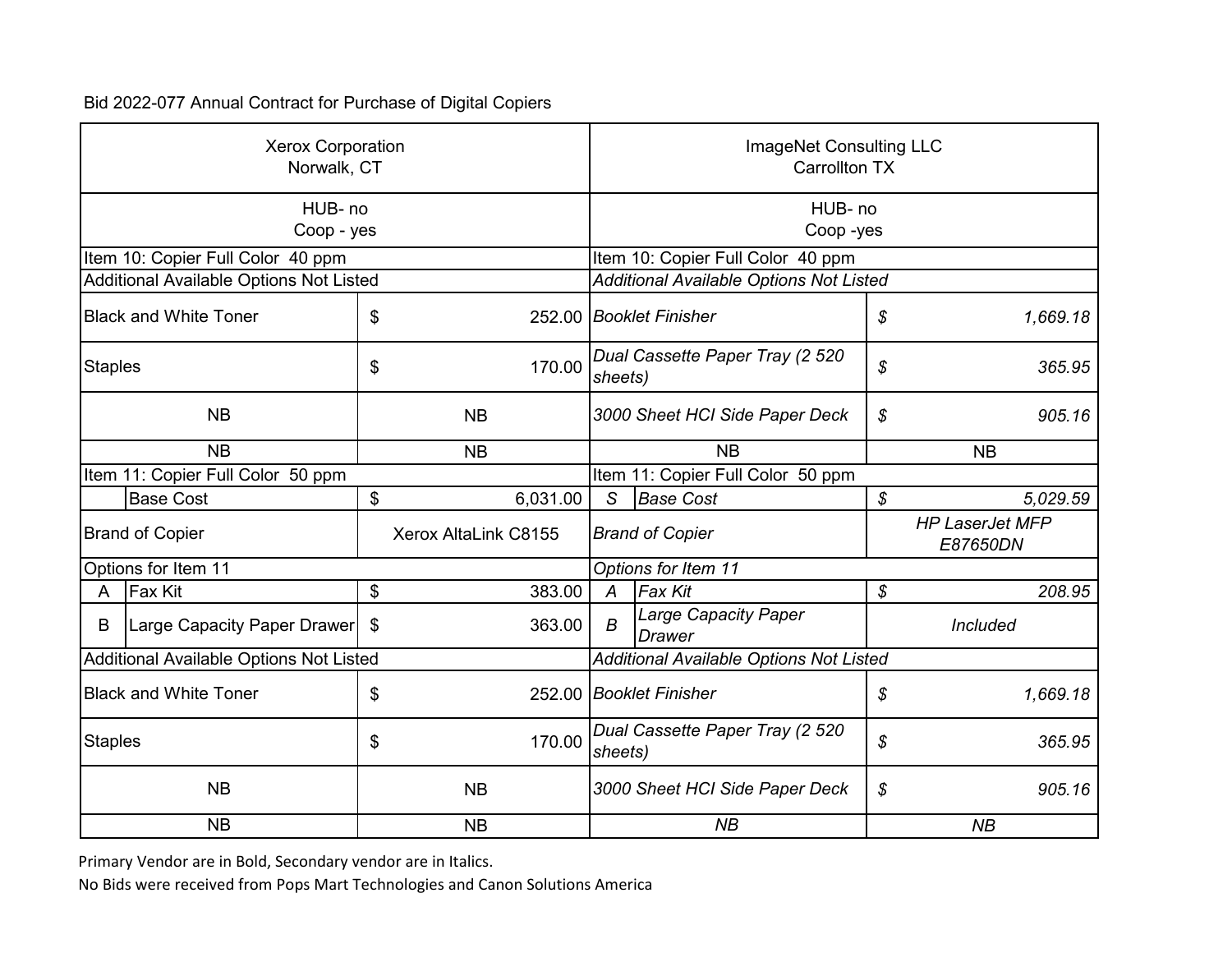| <b>Xerox Business Solutions Southwest</b><br>Coppell, TX |                                         |                |  | Toshiba Business Solutions, a division of Toshiba America<br><b>Business Solutions, Inc.</b><br>Farmers Branch, TX |                                                |                                   |  |  |
|----------------------------------------------------------|-----------------------------------------|----------------|--|--------------------------------------------------------------------------------------------------------------------|------------------------------------------------|-----------------------------------|--|--|
|                                                          | HUB-no<br>Coop-no                       |                |  | HUB- no<br>Coop-yes                                                                                                |                                                |                                   |  |  |
|                                                          | Item 10: Copier Full Color 40 ppm       |                |  |                                                                                                                    | Item 10: Copier Full Color 40 ppm              |                                   |  |  |
|                                                          | Additional Available Options Not Listed |                |  |                                                                                                                    | <b>Additional Available Options Not Listed</b> |                                   |  |  |
|                                                          | <b>NB</b>                               | <b>NB</b>      |  |                                                                                                                    | <b>NB</b>                                      | <b>NB</b>                         |  |  |
|                                                          | <b>NB</b>                               | <b>NB</b>      |  |                                                                                                                    | <b>NB</b>                                      | <b>NB</b>                         |  |  |
|                                                          | <b>NB</b>                               | <b>NB</b>      |  | <b>NB</b>                                                                                                          |                                                | <b>NB</b>                         |  |  |
|                                                          | <b>NB</b><br><b>NB</b>                  |                |  |                                                                                                                    | <b>NB</b>                                      | <b>NB</b>                         |  |  |
|                                                          | Item 11: Copier Full Color 50 ppm       |                |  | Item 11: Copier Full Color 50 ppm                                                                                  |                                                |                                   |  |  |
| A                                                        | <b>Base Cost</b>                        | \$<br>5,348.04 |  | P                                                                                                                  | <b>Base Cost</b>                               | \$<br>4,580.36                    |  |  |
|                                                          | <b>Brand of Copier</b>                  | Xerox C8155    |  |                                                                                                                    | <b>Brand of Copier</b>                         | <b>Toshiba</b><br><b>ES5015AC</b> |  |  |
|                                                          | Options for Item 11                     |                |  | <b>Options for Item 11</b>                                                                                         |                                                |                                   |  |  |
| A                                                        | <b>Fax Kit</b>                          | \$<br>120.00   |  | A                                                                                                                  | <b>Fax Kit</b>                                 | \$<br>252.53                      |  |  |
| B                                                        | Large Capacity Paper Drawer             | Included       |  | B                                                                                                                  | <b>Large Capacity Paper</b><br><b>Drawer</b>   | \$<br>196.88                      |  |  |
|                                                          | Additional Available Options Not Listed |                |  | <b>Additional Available Options Not Listed</b>                                                                     |                                                |                                   |  |  |
| NB<br><b>NB</b>                                          |                                         |                |  | <b>NB</b>                                                                                                          | <b>NB</b>                                      |                                   |  |  |
| <b>NB</b><br><b>NB</b>                                   |                                         |                |  | <b>NB</b>                                                                                                          | <b>NB</b>                                      |                                   |  |  |
| <b>NB</b><br><b>NB</b>                                   |                                         |                |  | <b>NB</b><br><b>NB</b>                                                                                             |                                                |                                   |  |  |
|                                                          | <b>NB</b>                               | <b>NB</b>      |  | <b>NB</b><br><b>NB</b>                                                                                             |                                                |                                   |  |  |

Primary Vendor are in Bold, Secondary vendor are in Italics.